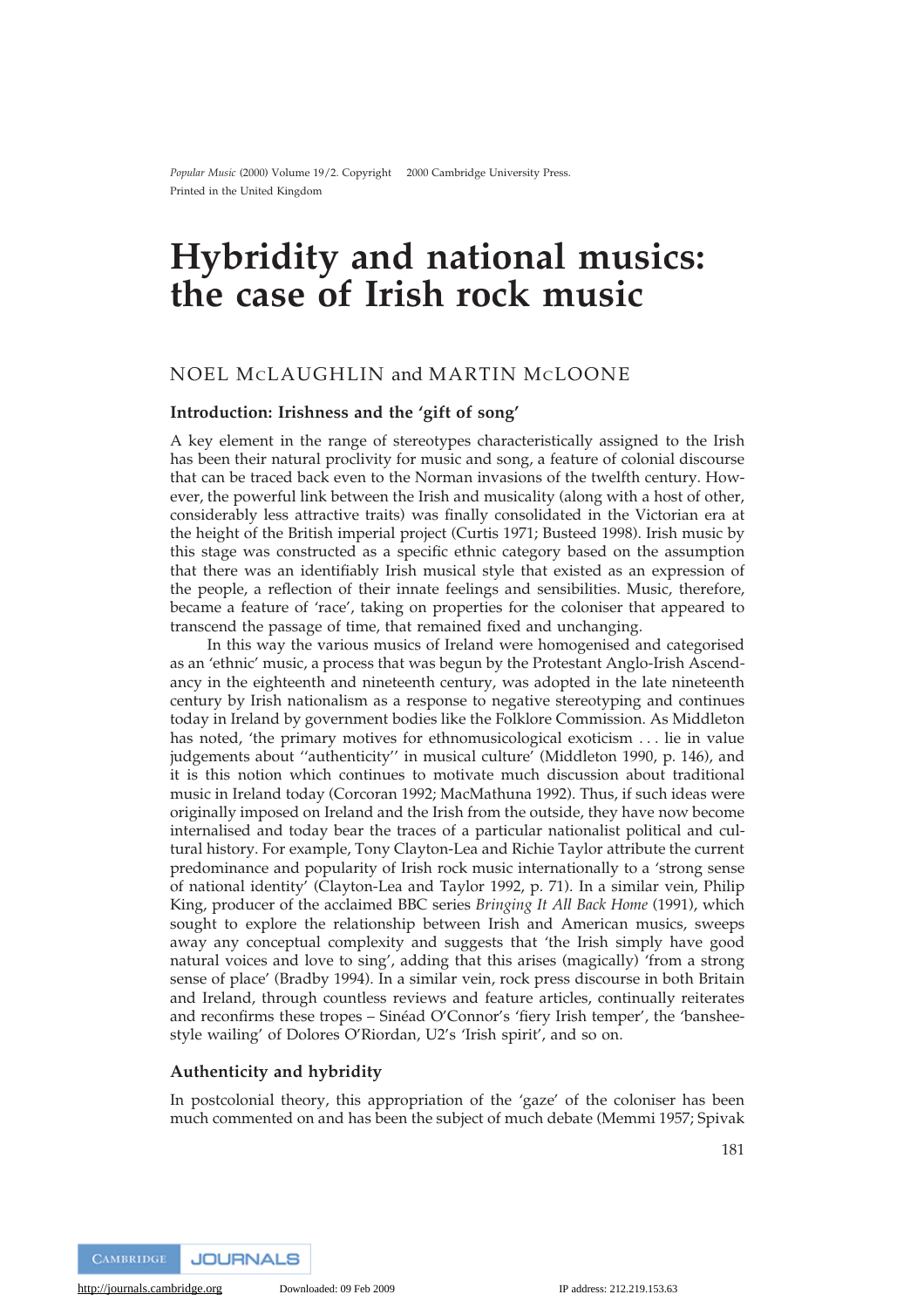1990; Lloyd 1993). In one sense, it seems to condemn the very notion of a 'national' resistance to cultural domination because the national is already deeply imbued with the ideologies of the oppressor, especially, and most debilitatingly, by its appropriation of colonialism's essentialist definitions of difference. This construction of difference, moreover, is liable to be just as exclusivist and oppressive to internal minorities as the imperialist project was formerly to its colonial 'Other'. Built on a romantic and 'philosophically impoverished' notion of the imagined community, it can, itself, create an equally impoverished and reactionary national culture (Anderson 1982). On the other hand, postcolonial theory does seem to open up the possibility of what Spivak has called 'strategic essentialism' which, as Azoulay argues, 'does not preclude alliances between different social groups; nor does it presume that communities are bounded, fixed or that ''race'' is an essence shared by all members of any given group'. It might be poor philosophy, she contends, but 'at least strategic essentialism does register the politics of commitment' (Azoulay 1997, p. 102). In the Irish context, this point is argued forcefully by Seamus Deane. Attacking what he calls the 'promiscuous embrace of pluralism', he contends:

Therefore, while I would accept the need for a recognition of diversity, I don't at the same time say that because things are diverse, because things are so infinitely complex or apparently infinitely complex, there can be no supervening position, that you can't have a political belief or a religious belief. (Deane 1992)

In terms of music, the essentialist notions that underlie dominant conceptions of 'Irishness' (and which are most characteristically applied to Irish traditional music) can be seen on the one hand as ideologically conservative and analytically restrictive, privileging 'nature' over culture and alluding to a deep essence of Irishness that withstands historical change. On the other hand, the need to mark difference, especially in the global discourse of popular music, might also require the 'strategic' mobilisation of aspects of this 'Irishness' precisely to identify and mark out a space in the global 'noise' where the experience of being peripheral might be articulated (and a firm political belief or sense of cultural identity asserted). The contradiction here represents a considerable epistemological, theoretical and political conundrum and one that seems to preclude the development of a cultural strategy that will not be impaled on one or other horn of the dilemma.

Postcolonial theory does, however, signpost approaches to these issues that may have considerable critical potential and which are particularly appropriate to a discussion of popular music. Of course, the colonising culture is no longer that of the imperialist nation states of the nineteenth century (though Ireland's long historical interface with Britain provides fertile ground for applying postcolonial theory to revision and/or reassertion of the dominant narratives of this relationship (Deane 1992; Lloyd 1993; Graham 1994; Gibbons 1996). Rather the imperialising presence now is global capitalism, manifested in cultural terms by the USA, 'the culturalelectronic Goliath of the universe' (Schiller 1998, p. 181). But if postcolonial theory has turned its perspective onto the narratives of resistance from within the colonised, prising open the supposed closed spaces of essentialist nationalism, it has also suggested a more complex relationship between the centre and the periphery than is offered by a 'cultural imperialism' paradigm. Thus, for example, it can be argued that in the stultifying and conservative Ireland of the 1930s–1950s, the images and pleasures of popular American cinema or the urban rhythms of jazz music were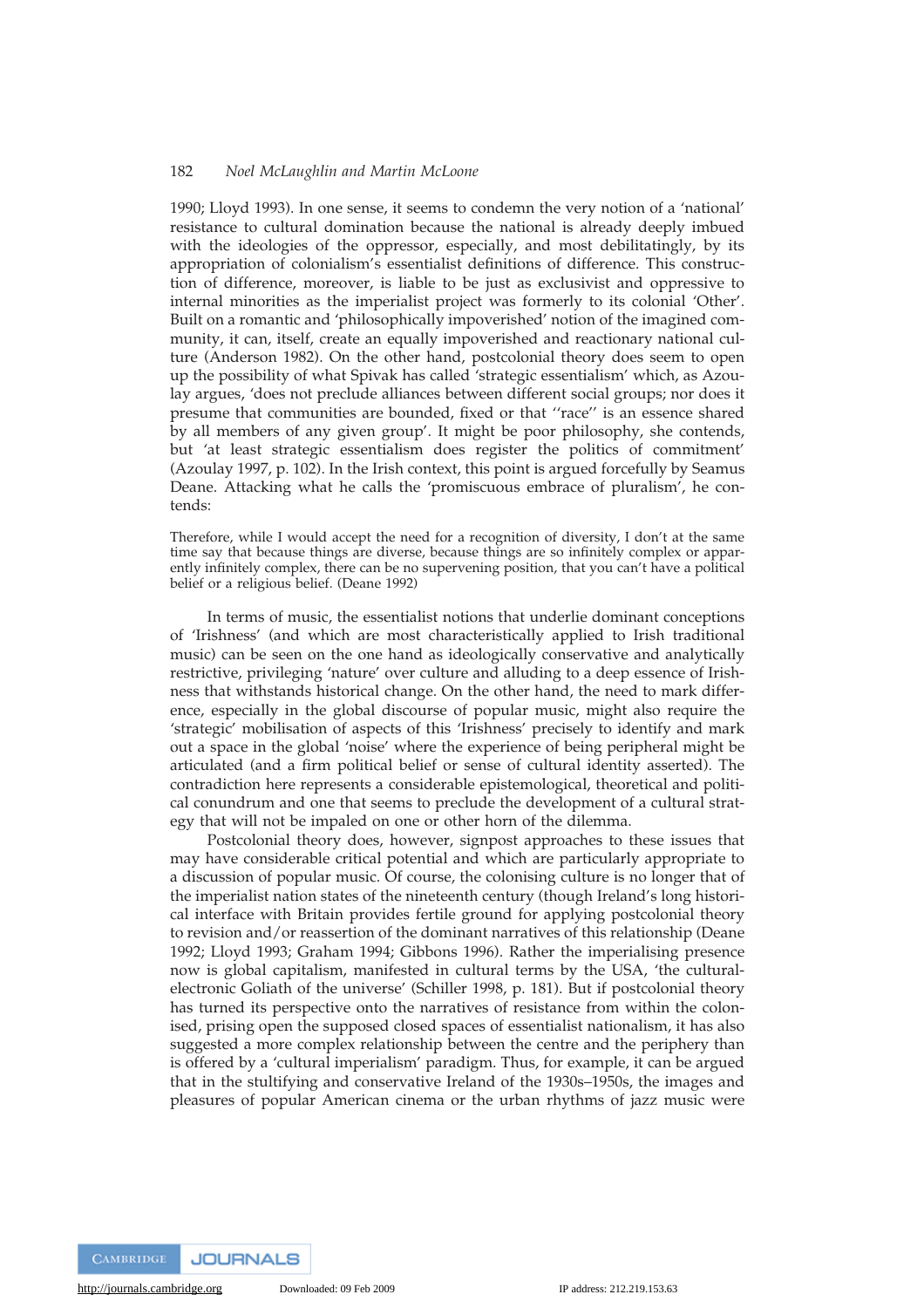positively liberating (and, not surprisingly, both of these popular forms were subjected to a long campaign of cultural denigration led by the Church). In these cases, the power of global culture was instrumental in prising open the cultural sterility of an overly essentialist national culture (Rockett 1991; McLoone 1994).

Furthermore, global capitalism today works, not by 'homogenising' world culture but rather through 'niche marketing' and the marketing of 'difference'. As Sharma *et al.* would have it, the 'coolie has become cool' (Sharma, Hutnyk and Sharma 1996, p. 1). This can have the effect of releasing local energies and local cultures (albeit to feed a voracious marketplace) which themselves lay dormant under the weight of a nationalist hegemony. Thus a new relationship between the periphery and the centre (now the local and the global) has developed 'in which the local should be seen as a fluid and relational space, constituted only in and through its relationship to the global' (Robins 1991, p. 35). If peripheral cultures inhabit this space, then they do so in complex and contradictory ways, feeding into and out of the global in a mutually sustaining manner, even if the power relationship is so obviously weighted against them. Thus the potential for a culture of resistance which can challenge the definitions of identity imposed by the global (and by extension, offer a challenge to the existing power relationship) lies not in a retreat back into the very essentialist narratives which have been part of the oppression in the first place, but in the exploitation of the site of contact between the local and the global. In cultural terms, this has meant the validation of forms of hybridity that grow out of the 'liminal spaces' provided at this intersection, offering a critical perspective on both (Chambers 1985, 1990, 1994; Gilroy 1987, 1993; Mercer 1990, 1994; Robinson, Buck and Cuthbert 1991; Graham 1994; McLoone 1994; Werbner and Modood 1997, and many others). The literature in support of the idea of a hybrid culture is now vast and the result is that the postcolonial debate often appears merely to celebrate hybridity as an end in itself and offers no critical approach to discrimination and evaluation. Much of this literature has, in fact, moved away from analysing texts altogether in favour of a more discursive approach to the process rather than the products of hybridity.

The following discussion attempts to redress this imbalance by considering in detail some key hybrid texts themselves. In exploring a range of musical strategies in the work of some important and successful Irish artists, we hope to assess also the ways in which these inhabit the spaces between 'Irishness' and the global culture of rock music. We want to consider these texts as forms of hybridity, to locate them in their sociocultural contexts, looking at the discourse about them (especially in Ireland) and to assess their strategies and achievement against the postcolonial concerns we have outlined. Our selection of texts cannot, of course, be comprehensive and therefore represents, to some extent, our subjective judgement of what are the most interesting, the most challenging and, in the end, the most successful. Our starting point has been to choose texts that mobilise recognisably 'Irish' idioms and styles (especially aspects of traditional music) but which attempt to marry these to a more mainstream global rock sound.<sup>1</sup>

The discussion is motivated, also, by the observation that, relative to size of population and the economic strength of the local market, Irish rock music has enjoyed a disproportionately large presence in the global market in recent years. This fact alone should, by now, have merited more critical appraisal than has been apparent, especially in debates about the relationship between national music cultures and the increasingly global market. As a culturally specific test case, Irish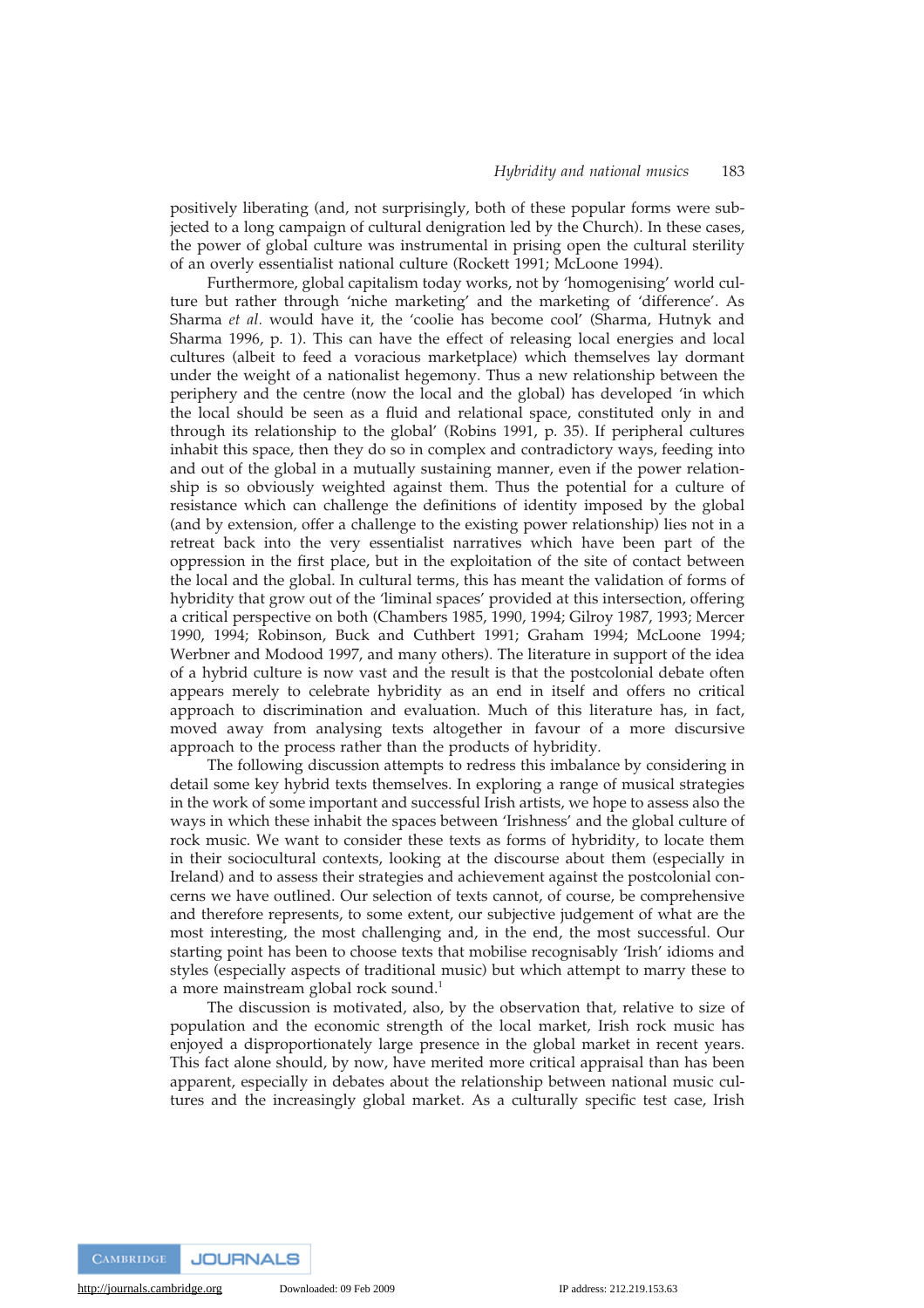popular music surely offers interesting points of comparison to these wider postcolonial debates, especially in relation to questions of authenticity and hybridity.

In addition, however, Irish cultural discourse itself has been dominated over the last two decades by debates about the definitions and meanings of 'Irishness' and Irish culture, in both its 'indigenous' and its 'diasporic' forms. Fuelled initially by the rapid modernisation of the Irish economy from the 1960s onwards (and the great social and cultural upheavals that this entailed) they were given added charge by the continuing political crisis and violence in Northern Ireland. These are, in the main, extremely sophisticated and complex (if sometimes acrimonious) debates and the essentialist assumptions that are central to the dominant discourse on Irish rock music seem rather bland and crude in comparison.

The exception here, of course, is the band U2 whose global success in the 1980s and 1990s has resulted in a number of academic and semi-academic studies (Bradby and Torode 1984; Dunphy 1987; Graham 1990; Keohane 1991; Bowler and Dray 1993; Waters 1994; Flanagan 1995) and an almost continuous process of appraisal in Ireland's influential rock magazine *Hot Press*. Given the impact that the band has had, this level of attention is hardly surprising. The quality of this work may be variable but it has had the effect, nonetheless, of disguising the wider musical context in Ireland, and of marginalising discussion of other acts and other musical strategies and it is some of these that we wish to explore. In this regard, if U2 are the most internationally successful rock act, then Van Morrison is Ireland's most enduring and critically acclaimed artist and his particular blend of the local and the global provides an interesting starting point for such an exploration.

## **Rootedness and transcendence: Van Morrison**

In 1968, Van Morrison released his first solo album *Astral Weeks* which continues to this day to figure prominently in various 'best-album-ever' lists. Looking back from the 1990s, what Morrison's success meant for the Irish music fan of the time was the thrill of witnessing the periphery take centre-stage – of hearing Sandy Row, Fitzroy, Belfast (and Dublin) being invoked in a space normally reserved for the likes of Memphis, Nashville and all those famous places along Route 66.

*Astral Weeks* is, of course, about Belfast and in its carefully layered references to the city as it was before the outbreak of violence there are textures of a recognisably 'ordinary' working-class lifestyle. This is the key to understanding the music of Van Morrison over the last thirty years or so and to assessing its importance in the cultural context of (Northern) Ireland. For at its heart lies a paradox. He, more than any other Irish (or British) rock musician, has maintained a strong sense of his roots while at the same time exploring – and extending considerably – the international rock idiom. His art is an art of the periphery, soaking up the influences of the centre, adapting them to its own designs and then offering them back to the centre in a wholly unique form. A powerful and recurring symbol of this process of cultural interchange in his music has been the role that radio has played in his own musical development.

The power of radio is a recurring motif in his work. In the track 'Caravan', from his second album *Moondance* (1970), he invokes it for the first time but returns to the theme many times throughout his work (most recently on songs like 'The Days Before Rock'n'Roll' from the 1990 album *Enlightenment* and 'Hyndford Street' from 1991's *Hymns to the Silence*). A peripheral culture's relationship to the influ-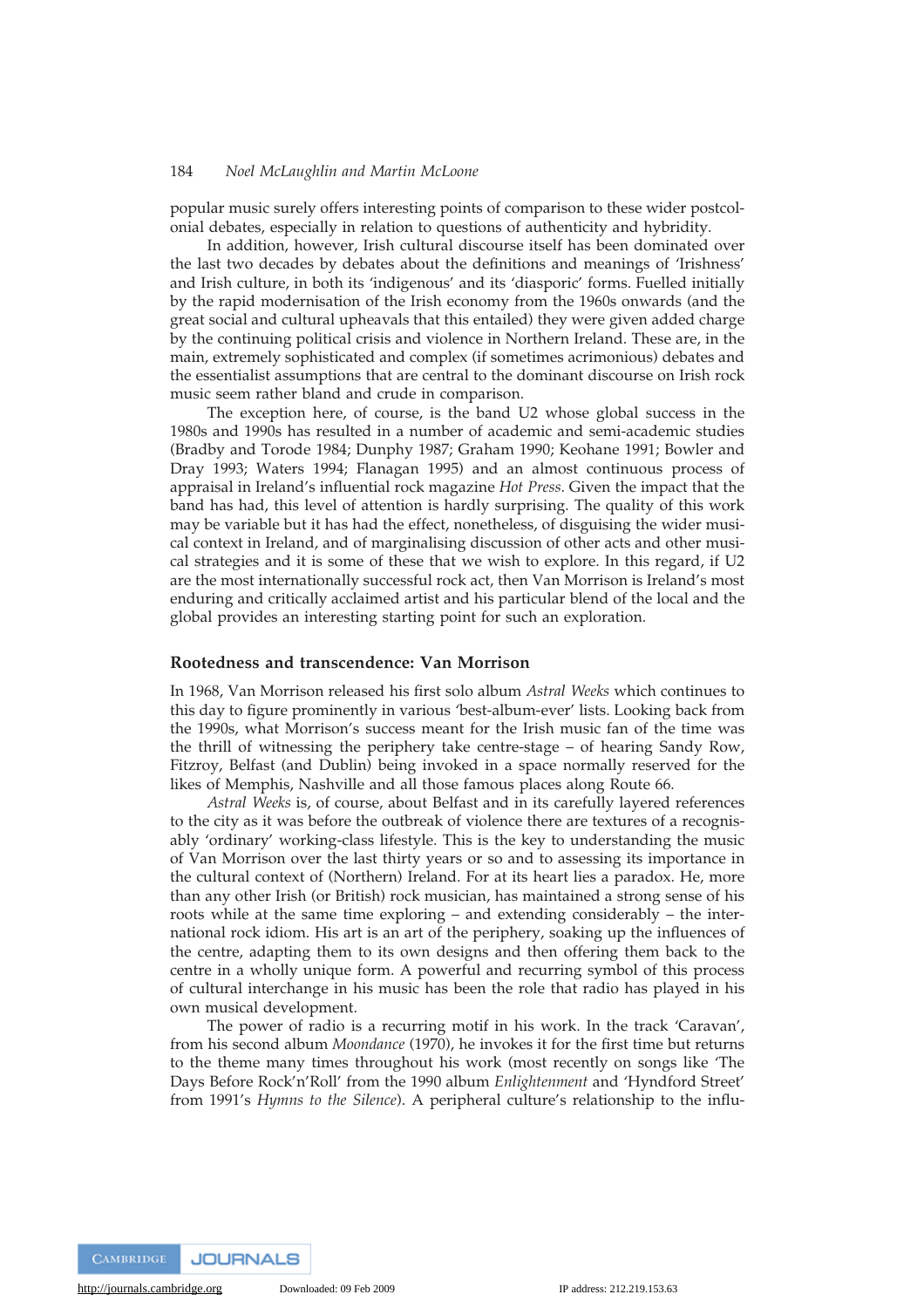#### *Hybridity and national musics* 185

ences emanating from the outside (symbolised, in this instance, by the radio) is, as we have discussed, an extremely complex and contradictory one. On one hand, the radio can represent a threat to the integrity of indigenous culture, the possibility that the local will be overwhelmed by the culture of the centre, pouring down the airwaves from the outside (hence the long war of attrition waged by Catholic nationalist authorities against American jazz music being played on Irish radio in the 1920s and 1930s). It is assumed in this case that the indigenous culture has a quality and a relevance worth preserving – an 'authenticity' or 'rootedness' from which a sense of identity grows. On the other hand, however, this local culture can also appear insular and stifling to such an extent that the cultural influences from the outside are to be welcomed as positively liberating and life enhancing (again, as we have argued was the case with American cinema and popular dance music in Catholic Ireland up until the 1960s). In his more recent work, especially in *Enlightenment* and *Hymns to the Silence*, Morrison has given us some unforgettable images of 'listening in' to the exotic sounds of American jazz, gospel and blues music – as if this were some secret ceremony beyond the bounds of accepted behaviour. These are, of course, cherished memories of his childhood roots but they are also moments of transcendence – memories of imaginative escape from these roots.

Talking about the song 'Wild Children' from his 1973 album *Hard Nose the Highway*, Morrison explained, 'I think that where that song is coming from is growing up in another country and getting our releases through figures from America, like the American anti-heroes.' (Yorke 1975, p. 105) And yet, when this imaginative transcendence became physical exile following the success of his band Them in the mid-1960s, the pain of being distanced from his roots provides continuing inspiration and is explored in his 1993 album *Too Long In Exile* (among others).

The song which, perhaps, best sums up the paradox between rootedness and transcendence is his reworking of the traditional Christian hymn, 'See Me Through Part II (Just a Closer Walk With You)' from his 1991 album *Hymns to the Silence*. Against a gospel rendition of the hymn (more Salvation Army or Belfast Gospel Hall than the Edwin Hawkins Singers), Morrison remembers again the days before rock' n' roll and incants a list of influences which are both rooted in his Belfast upbringing and, at the same time, have transported him out of this. In doing so, he paints an evocative picture of a Protestant Sunday in Belfast which is spiritual, celebratory and sustaining and yet from which he seeks to escape through the un-Godly (and very un-Protestant) practice of 'tuning in of stations in Europe on the wireless'. The object of his Sunday devotions would not have appealed to traditional Sunday-school values either – 'jazz and blues and folk, poetry and jazz' or 'Hank Williams, Louis Armstrong, Sidney Bechet' (and elsewhere on the album, Morrison acknowledges the influence of Jelly Roll Morton, Big Bill Broonzy, Mezz Mezzrow, Jack Kerouac, Sonny Boy Williamson and Ray Charles). All the Morrisonian themes of ambiguity, contradiction and paradox are here – belonging and yet trying to get away; the competing pleasures of the spirit and the flesh; the relationship between the local and the foreign, between the inside world and the outside, between Ulster and America, between the private and the public persona. Most importantly, this track conjures up the almost illicit thrill and excitement of 'the Devil's music'.

Another musical path which Morrison's explorations have taken is, of course, through Irish traditional music, with a concomitant interest in notions of Irish and Celtic identity. These interests first emerged in 1974's *Veedon Fleece*, re-emerged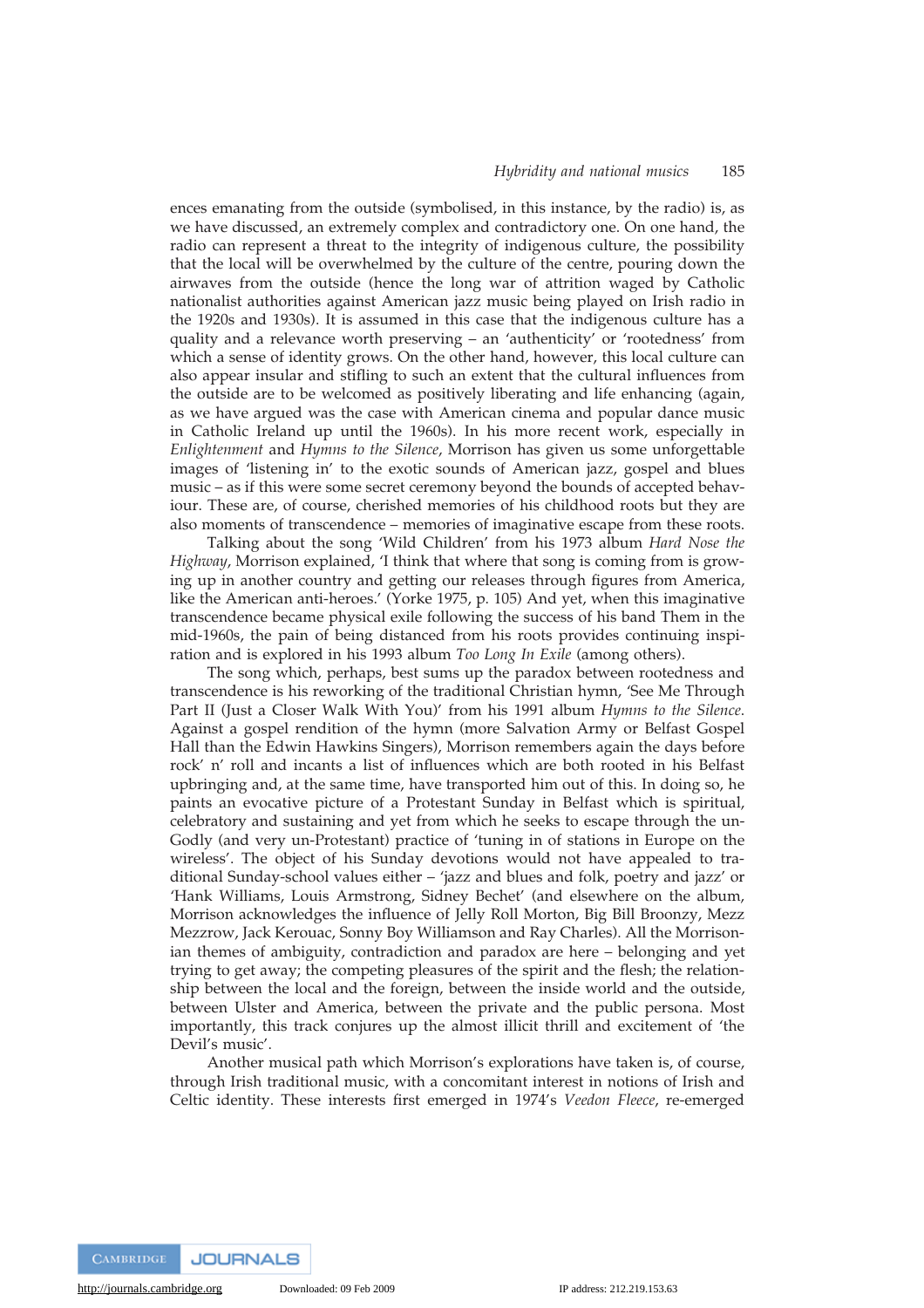with vigour in the recordings of the early 1980s and reached their high-point in the collaboration with The Chieftains on 1988's *Irish Heartbeat*. This collaboration was Morrison's most commercially successful recording for some time and certainly his most accessible. The possible political implications of this meeting of two traditions was much commented on at the time of the album's release, but one needs to be a little cautious about reading too many metaphorical meanings into such a collaboration. While there is no doubt that the album remains an interesting example of cultural pluralism (Protestant Belfast meets Nationalist Ireland, one of the most distinctive voices in rock music meets the unmistakable rhythms of Irish traditional music, setting up interesting tensions both musical and cultural), this caution is warranted.

Morrison said at the time that they were 'just a bunch of songs', and it is probably advisable to view the whole process as a musical interchange rather than as evidence of Morrison having discovered 'his essential Irishness'. Throughout his career, Morrison invokes too many cultural influences to warrant raising the Chieftains' collaboration above all others or to suppose that his sense of cultural identity is synonymous with a traditional Irish nationalist conception. The geography of his mental landscape is too complex and too idiosyncratic for this, taking in contemporary myths like Woodstock or California and the 'ancient roads' that lead to Caledonia, Avalon, Albion and the England of the romantic poets. Just as, over the years, he has continually acknowledged the influences of a whole gallery of popular American musicians, so too he has addressed a pantheon of literary figures, including Walt Whitman, Tennessee Williams, John Donne, James Joyce, W.B. Yeats, Samuel Beckett, as well as the romantic poets of literary England. Against all these invocations and influences, The Chieftains' traditional Irish music must stand in line.

Indeed, *Too Long in Exile* is probably a more representative collection of songs – to mark his return to Ireland, an 'end-of-an-era' retrospective of his own biography and the influences on his music. The key tracks here are two duets with blues legend, John Lee Hooker: a reworking of Morrison's 'garage band' classic from the days of Them, 'Gloria', and a new song of regret and reaffirmation, 'Wasted Years'. Elsewhere on the album, Morrison does versions of rhythm and blues classics and jazz standards and the overall musical style is a blues-inflected jazz, the source of his musical hybridity. And in the end, it is the music that really matters, more so than the literary figures, the mysticism, the esoteric speculation, pastoral invocations of a primordial Garden of Eden and the sometimes incongruous incantations. As he has said on many occasions, he is a working musician doing a job. Thus it is the tensions and balances in the music, rather than the speculation in the words of the songs, which mark out his unique take on the question of cultural identity. In the sequence of albums released in the 1980s, beginning with *Beautiful Vision* in 1982, the sense of a 'dweller on the threshold' or an 'in-between' traveller – in the real world and in the imagination, in Ireland and America – allows for a unique synthesis of musical influences – American black music (including gospel, blues, jazz, and an early form of white-adapted rap), Irish traditional music and song, English balladry, a touch of Scotland and a good dose of Belfast Protestant hymn-singing.

Morrison's music is, therefore, an interesting case of hybridisation and one which suggests that an adherence to, and a transgression of, 'rootedness' can be a more creative response to transglobal popular culture than either essentialist denial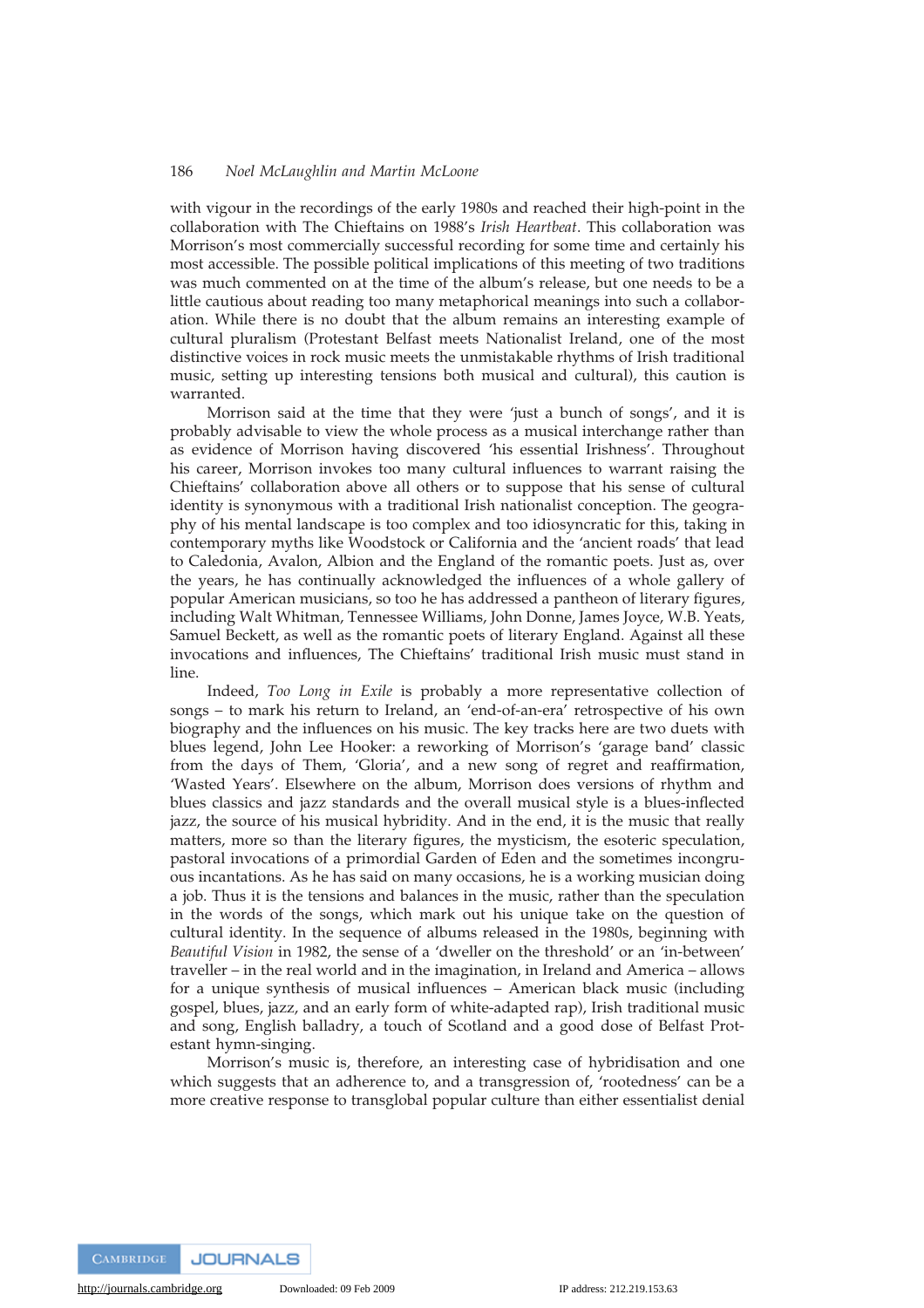or uncritical embrace. His music addresses directly, in both form and content, the paradoxes of the 'liminal spaces' outlined in postcolonial theory and the vast range of influences he invokes has resulted in a body of work that is both 'Irish' and 'global' and yet which confounds sedimented notions of both. Morrison reminds us, as Francis Mulhern argues, that Ulster Protestants know more than one way of singing about Belfast and that while he is certainly an icon of the 'Anglo-American cultural complex', his music, nonetheless, constitutes 'elements of actually existing Irish culture' (Mulhern 1998).

It might still be argued, however, that Morrison's music is too recognisably of the 'rock' idiom (jazz-inflected rhythm and blues in particular) to stand as a marker for an interesting hybrid of Irishness and that his own background coming out of Protestant Belfast is in itself antithetical to traditional notions of Irish nationalism. If what is at stake is the question of the 'authenticity' or otherwise of Irish music in its interface with the global, then it is necessary to look at other forms of musical hybridity and to consider in more detail the relationship between folk/traditional music and rock music in Ireland.

## **'Celtic rock': Horslips**

Horslips emerged in 1971 at the tail end of the international folk revival and are now recognised as one of the most important bands in the Irish rock canon. Their sound was multi-instrumental, with traditional – flute, bodhran, acoustic fiddle, mandolin, concertina – meeting with rock instrumentation – guitar, bass, drums, keyboards and vocals. They recorded their debut album *Happy to Meet, Sorry to Part* in 1972 and, in keeping with the progressive rock genre of the time, this was a rich tapestry of sounds – complex arrangements and symphonic textures allied to traditional airs and rhythms. Keyboard player and flautist Jim Lockhart, reflecting on the importance of Horslips and the context from which they emerged, notes:

When we were being pretentious we would say we were trying to forge a new rock and roll idiom. I remember talking to a guy in a band in the early '70s just before Horslips got started. He told me he had written a new song that went 'a nickel is a nickel and a dime is a dime. . .' I never failed to be overwhelmed by the complete oddness of that situation. A guy who is sitting in Dublin is singing about nickels and dimes! What is all that about? The point was avoiding writing about nickels and dimes and writing about things that had some kind of relevance to us. . . (Lockhart 1995)

In one important sense, then, part of the pleasure in Horslips' music, as with Morrison, was hearing local place names and local sounds within a rock format. In this way the band was challenging the easy and apparently unselfconscious adoption of Americanised references within the local context. However, unlike a lot of Morrison's music, Horslips did not refer to the mundane and everyday but focused lyrically on the 'fantastic', that is early Irish history, myth and legend. These themes reached their high point in two subsequent albums, *The Ta´in* (1973) and *The Book of Invasions: A Celtic Symphony* (1976). This had particular representational and ideological consequences, as we shall see.

An important historical detail of the Horslips strategy in Ireland was that the band brought this synthesis of traditional music, myth and progressive rock to the ballroom circuit throughout rural Ireland. This circuit consisted of hundreds of large ballrooms, situated at rural crossroads or on the outskirts of towns and villages, which provided a (sometimes lucrative) living for dozens of so-called show-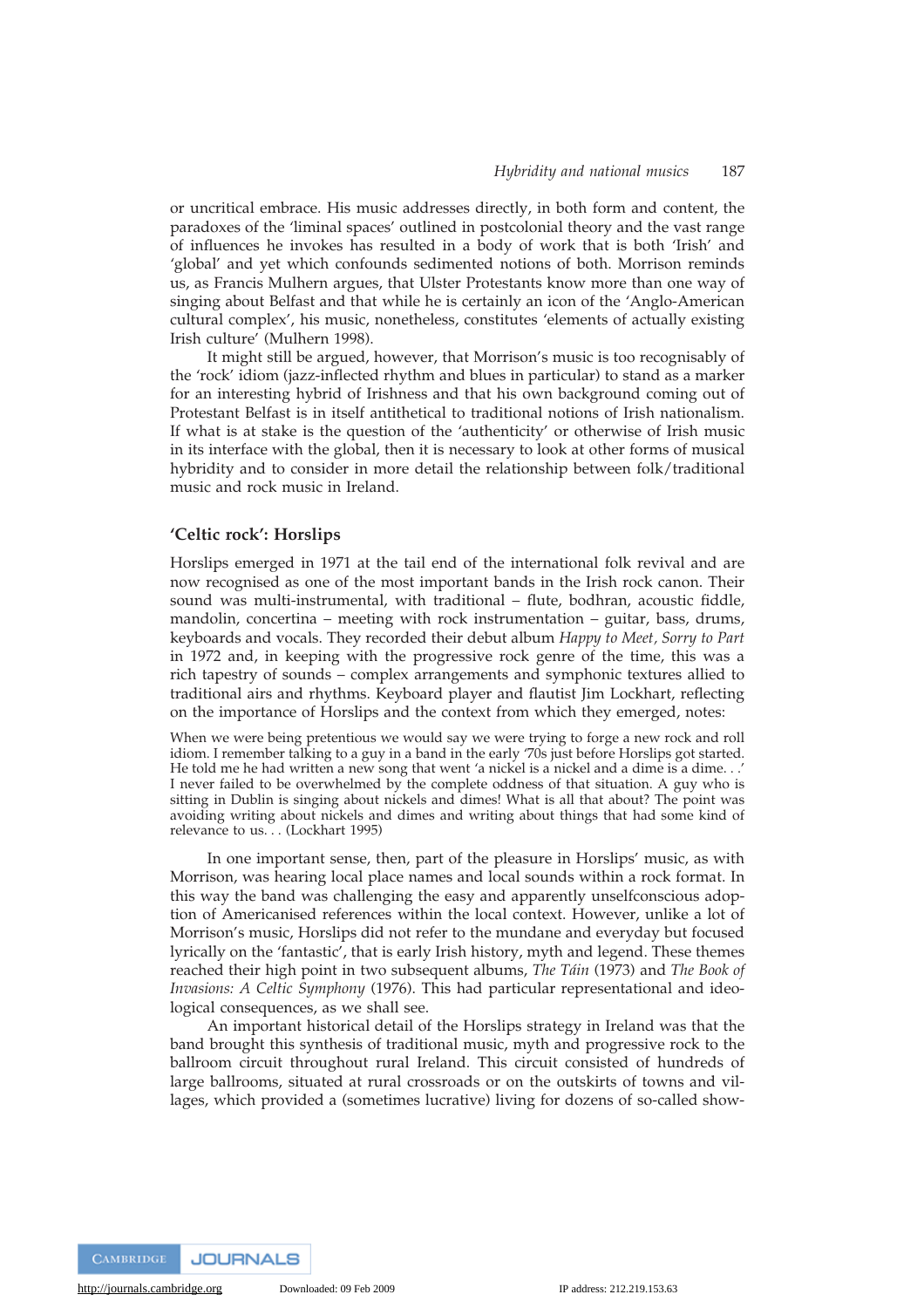bands (multi-instrumental bands of up to ten players and singers who provided cover versions of top-ten hits and standard country and western fare). Lockhart summarised the Horslips strategy:

We were the first 'non-showband' to go out and play in those venues. If we had an achievement it was that we did so much work in the ballrooms, the significance that we had was giving the kids something that wasn't an import. That in coming to see us, they weren't attempting to be second-hand English kids or second-hand American kids. . . (Lockhart 1995)

Prendergast also describes their importance in just such tones:

. . . Pioneering groups like Horslips, catching the hard rock beat from overseas, began to break the showbands' iron grip on clubs and the state-run airwaves. They introduced a new sound to the nation. . . Irish bands came into their own, blending overseas influences with a *purer*, indigenous Celtic sound. (Quoted in Talbot 1992, emphasis added)

Despite the apparent cross-cultural thrust of Horslips' iconography and music, for Prendergast the 'indigenous' sound, perceived as being 'pure', dominates the other aspects of sound and style that comprise the hybrid. Horslips' achievement, the 'pioneering' dimension of their music, was that they wrested control of the venues from the purveyors of a second-hand, non-indigenous music (the showbands) and allowed the real and more natural music of Celtic Ireland to emerge (traditional rhythms and sounds).

It might be noted that in this version of Irish rock history, the showbands emerge as the cultural debasement against which the 'authentic' music of Ireland has struggled, and, given what we have argued in relation to both American cinema and American dance music of the 1920s and 1930s, this might appear to be something of an anomoly. Could it not be argued equally that the showbands brought to the youth of rural and provincial Ireland the same kind of liberating hedonism that was associated with other imported forms of popular culture? Has history, in a sense, been too hard on the showbands, which, after all, provided the infrastructure for so much of what was to follow in terms of Irish rock music? (The most notable graduate from the showband circuit was Van Morrison, but he was by no means the only one.) The showbands were, anyway, really only a local inflection of what was a common response throughout Europe in the 1950s/1960s to the emergence of American rock 'n' roll – pale imitations and covers of the originals repackaged with local heroes aping the American originals.

If there is an anomaly here it has much to do with the complexities of the local/global relationship and the central issue of authenticity. In one sense, authenticity is guaranteed once the musicians begin to write their own songs (even if, as was the case with so much British rock music of the 1960s, this actually entailed singing about nickels and dimes). In the Irish case, though, authenticity was doublecoded – original songs, written and performed in traditional idioms. Nickels and dimes in Dagenham represents one kind of musical hybridity – one way of the local responding to the global – and 'Blue Suede Shoes' sung by a local hero in Waterford quite another. But the progressive rock, traditional rhythms and Celtic mythology of Horslips was a much more audacious engagement with the local/global dialectic, an ambitious hybrid caught in the contradictory whirl of tradition and modernity, between progressive re-imagining and regressive reassertion.

Not surprisingly, Horslips elicited a range of responses among contrasting audiences and subgroupings. Thus they were able to play in the students' union at the Chelsea College of Art in London in the same year that they also played in the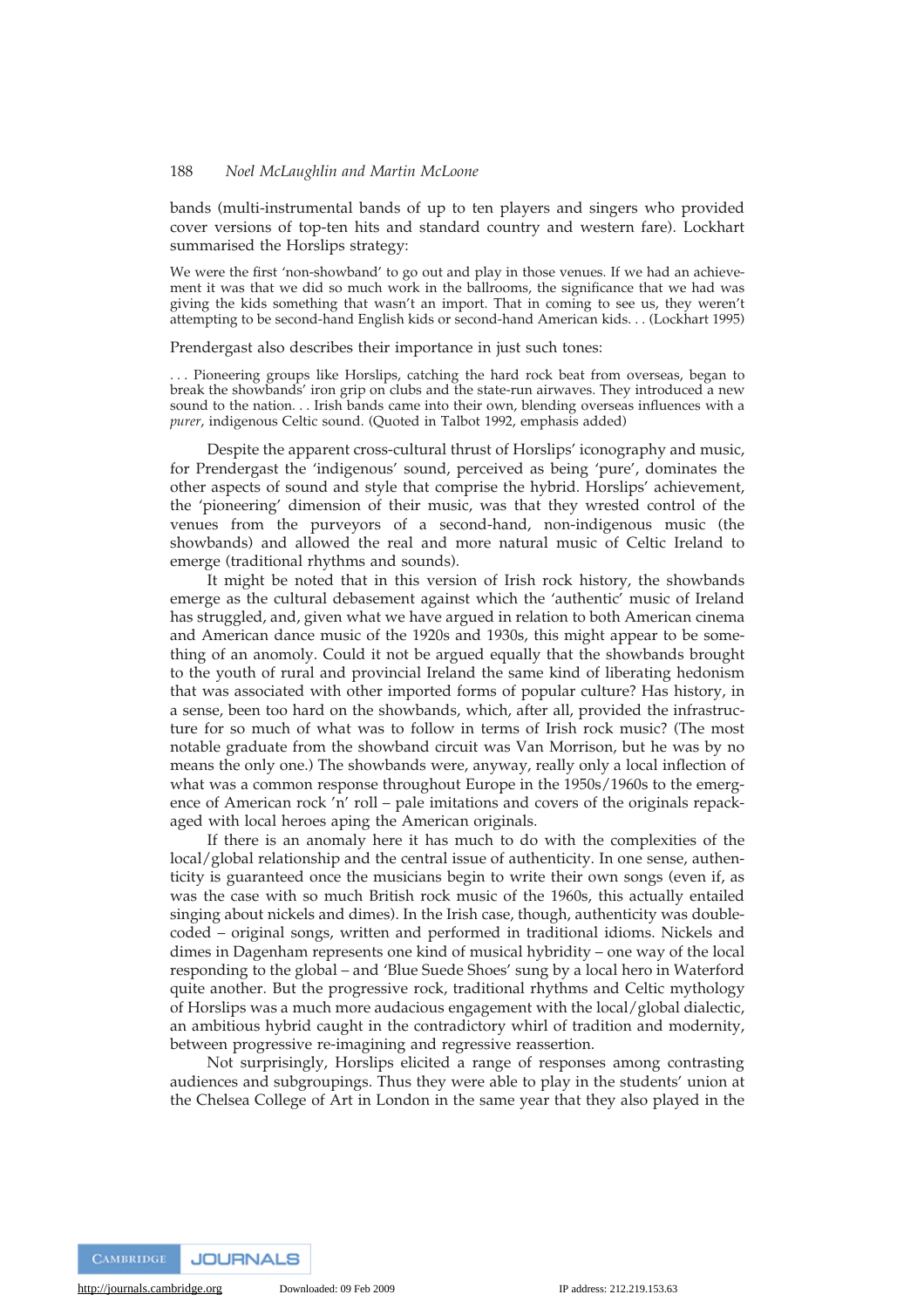Borderland Ballroom at Muff, Co. Donegal, a few miles from Derry. These seemingly contradictory responses flowed from the meeting of various musical and visual forms. On the one hand they had 'druggy' connotations, as befits the complex structures, improvisation and other aspects of 'psychedelic coding' (Whiteley 1994), and on the other hand they wedded these in a creative tension to the naturalistic and 'folkie' associations of traditional music. In relation to the latter, Middleton has argued:

However arbitrary musical meanings and conventions are – rather than being 'natural', or determined by some human essence or by the needs of class expression – once particular musical elements are put together in particular ways, and acquire particular connotations, these can be hard to shift. It would be difficult, for instance to move the 'Marseillaise' out of the set of meanings sedimented around it . . . similarly it is not easy to disturb the connotations of folk song . . . as signifying 'community'; an organic social harmony. (Middleton 1990, p. 10)

In similar fashion, it is hard to shift Irish nationalist sentiment and aspiration or notions of the 'authentic' from the meanings which have accrued to traditional music in Ireland, no matter what kind of rock music idiom it has been inserted into and despite the best intentions of the band itself. When wedded to traditionalism in this way (with the added emphasis on the primitive timelessness of Celtic mythology), the danger was that the rock music idiom was enlisted behind a very traditional notion of rural Irish identity.

The irony is that the progressive rock of the late 1960s/early 1970s had counter-cultural connotations linked to experimentation, drugs and the avant-garde, a very different set of accrued meanings to those of traditional music. Progressive rock, a heterogeneous mix of styles, emphasised individual virtuosity and personal expression, fetishised complex structures and diverse rhythms, and drew in elements from classical as well as folk music. One way of understanding Horslips, therefore, is to see their music as 'liminal', in the postcolonial sense, caught in a tension between a countercultural ideology of 'opposition' and the more mainstream cultural traditions of rural Ireland. In other words, they could be recruited into supporting traditional nationalist representations of Ireland and the Irish with an appeal to a rural romanticism and preindustrial primitivism, but were able to activate these within a 'hippie'-inflected version of the pastoral fantasy centred on alternative ways of living. To that extent, they were an early-seventies band, very much of their time. In discussing the progressive rock genre, John Street argues:

The music's complex structuring and barrage of sounds denied any opportunity for popular involvement. It was to be admired. In trying to transform popular music into electronic classical music, progressive music was, in fact, 'regressive'; it sought to establish aesthetic criteria and patterns of consumption which were both elitist and traditionalist. (Street 1986, p. 101)

Horslips were, however, a dance band. Jim Lockhart regarded the incorporation of traditional elements as a way of making the music easier to dance to, and accounts of the period reveal that Horslips encouraged popular involvement (Prendergast 1987, O'Connor 1991, Lockhart 1995, Stokes 1995). One of the tensions in the music, then, was the danger of conflicting audience expectations. On one hand there were audiences composed of (largely middle-class) 'hippies', interested in the psychedelic aspects of the music and performance and who came along to watch, to listen and to be impressed. On the other hand, traditionalists were drawn to the jigs and reels (and frequently complained when the band did not play enough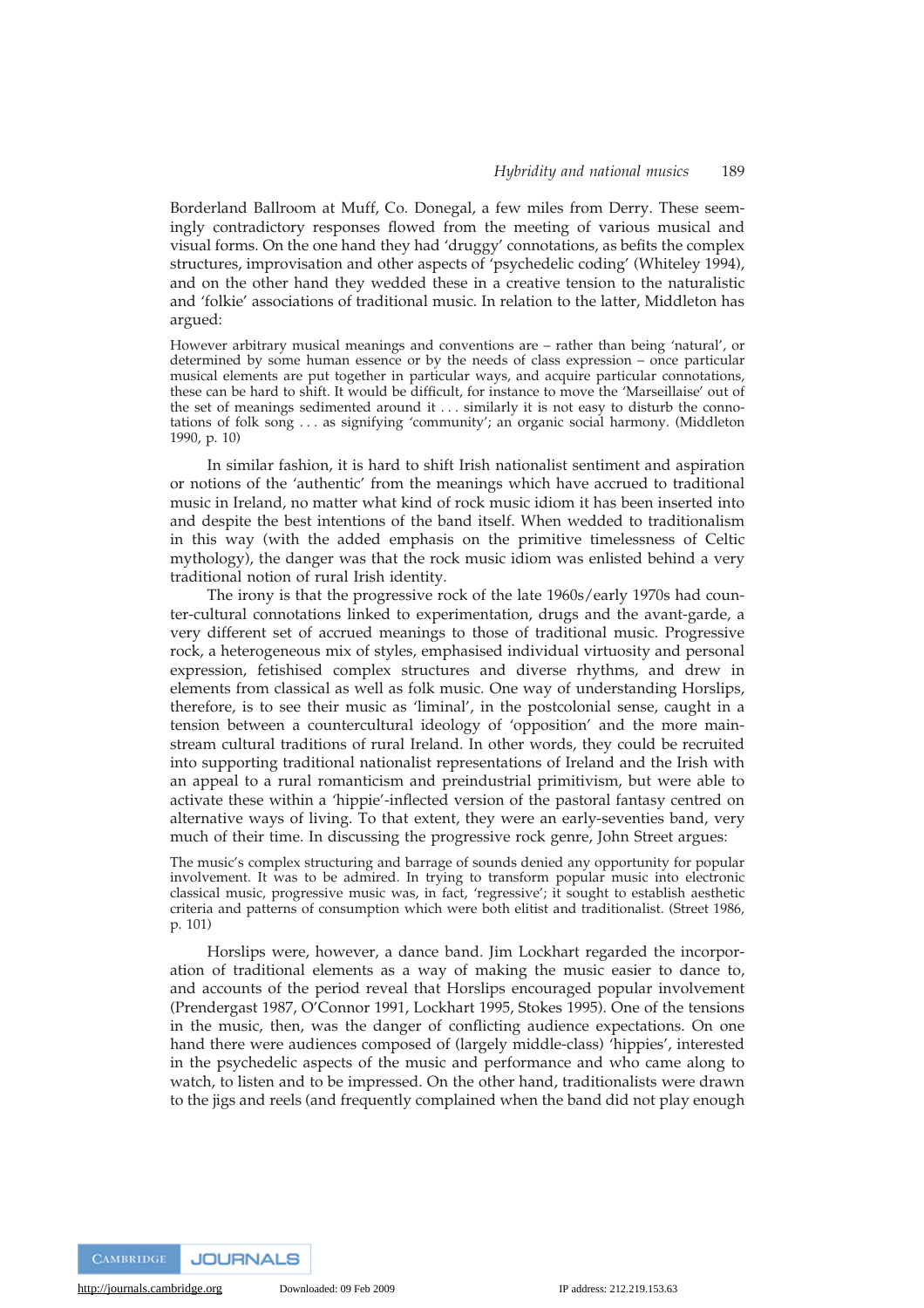of these). Added to this, the Horslips hybrid certainly offended folk 'purists' who were not only angered by the apparent dilution of traditional form but also by the hedonistic and excessive elements that were now being attached to folk modes.

Horslips broke up in 1980, at the height of the punk explosion in Ireland. They were the first (relatively) successful band to come out of Ireland trying to marry traditional music with the idioms of rock, and history has been kind to them. The verdict in Ireland would seem to suggest that the traditionalist and folk meanings predominated and the band have retrospectively been assigned a celebratory nationalist status, rather than remembered as pioneering and challenging avantgardists. Thus their particular hybrid was quickly recuperated into the dominant discourses about 'Irishness', and their example is a good illustration of the fact that hybridity in itself is not the unproblematic template for a 'culture of resistance' that either they or contemporary postcolonial critics might imagine.

Now it is important to note here that while folk and traditional musics may have conservative associations (in their emphasis on regressive imaginings of ethnicity and associations with essentialist nationalism), this is not to suggest that all hybrids utilising folk or traditional are straightforwardly retrogressive and nostalgic. This would be to underestimate the complexity of aesthetic form and musical production and their relationship to audiences and meaning. Following John Street's discussion of country music, there is good argument to suggest that there is nothing intrinsic to the form of folk music which is necessarily conservative (Street 1986, pp. 188–9). Folk forms can be brought into interesting new relationships when wedded to pop forms. These, in turn, arguably usher in new meanings. Each such hybrid involving traditional or folk music need not necessarily have the same ideological consequences that have been argued here in relation to Horslips. The Pogues are an interesting case in point.

## **Traditional punk: The Pogues<sup>2</sup>**

Formed in North London in 1983, The Pogues began their career playing rebel songs in Irish pubs and busking on the streets of the predominately Irish enclave of Kilburn. Steve Redhead offers a common enough reading of The Pogues as conforming to the most obvious of negative Irish stereotypes. Although Redhead does not specify which particular aspect of representation is offensive, he presumably means the combination of violent and drunken Paddy and the comic stage Irishman of yore (Redhead 1990, p. 14).

Of course, it needs to be noted that The Pogues occupy a controversial position in ongoing debates about Irish music. These arguments centre on their appropriation of traditional musics and the excessive manner in which these are performed, and in this regard they were greeted initially with a hostile reaction from traditionalists similar to that which greeted Horslips previously. The aim here, however, is to consider The Pogues more broadly – as a pop group with a particular range of iconography, style, attitude, performance and music. Eamon McCann has described The Pogues as 'Irish music viewed through the prism of a North London sensibility' (O'Connor 1991, p. 159). What this implies is that The Pogues, in appropriating traditional Irish folk music, have inflected it with aspects of a punk sensibility, which has consequences for how we understand their relationship to representational issues. As Nuala O'Connor argues: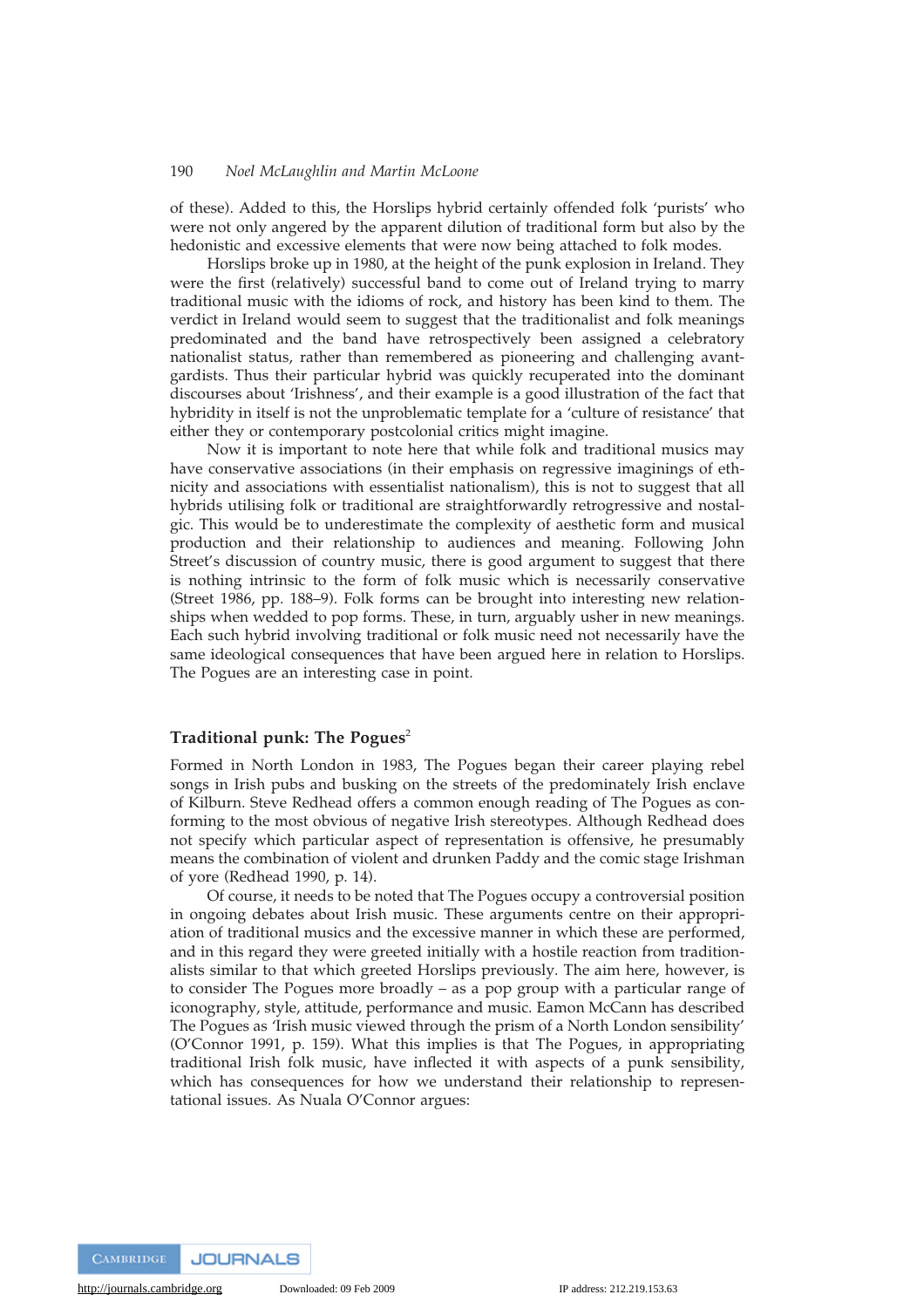What had happened was that Irish ballads, like those popularised by the Clancys, had met punk. Pogues' music represented children of the sixties 'born after Carlow building workers had set up homes with Mayo nurses'. They were assimilated to the extent that they were reared, educated and socialised in Britain. They rejected the anodyne ballad culture of the Irish communities their parents identified with. The Pogues showed a way in which they could be Irish in Britain. The music was exciting and contemporary in form and content, yet it was culturally familiar also. . . Off-stage and on, The Pogues disported themselves like archetypal Paddies, with a reputation for hard drinking, bad manners, and disdain for personal appearance. The Pogues' music, attitudes and lifestyle outraged a wide range of people from parents to traditionalists. (O'Connor 1991, pp. 158–9).

As O'Connor goes on to acknowledge, the band's belligerent interpretations and anarchic performances of traditional songs served as an 'antidote to the stultification of folk music by purists'. Or, as Elvis Costello famously and succinctly put it, 'The Pogues saved folk from the folkies.' (quoted in O'Connor 1991, p. 159) There is certainly merit in this line of argument, as folk purism was often intertwined with a narrow cultural nationalism and no doubt the music of The Pogues did, indeed, offend purists.<sup>3</sup> But, as was argued in the case of Horslips, can The Pogues be appropriated to signify the maintenance of, rather than a challenge to, tradition and nostalgia? There is certainly a suggestion of this in O'Connor and Costello. They see the band as having kept *the* music alive within a veneer of contemporaneity. Any noise thrown up is absorbed into this achievement and, whatever about the challenge they might represent, in the end it is the tradition that survives.

However, while blatant Irish stereotypes are certainly present, these are rearticulated in interesting ways. In music and performance, the nostalgic associations are wrenched out of their context both by the irreverent way that folk forms are played (and played with) and in the lyrical associations that are attached to them. The Pogues parody and interrogate aspects of Irishness in complex and confusing ways, and to see in them only a lack of positive stereotyping is to miss the point. What is interesting about them is the full range of characterisation present – drunken Paddies, sentimental Paddies, homesick Paddies, pathetic and nostalgic Paddies in tandem with representations of an Ireland collapsing under the weight of tradition and economic peripherality.

In one sense, then, The Pogues address the Irish emigrant through song narratives that offer an 'in-betweenness'. Within this there is a critique, through parody, of national stereotypes. They rant about the absurdity of nostalgia for Ireland and twist and bend sentimental ballads to rearticulate feelings of alienation in London or New York. Although the boundary between parody and pastiche is not always clear, The Pogues introduce a debate within the Irish diaspora about the relationship between (the differently constructed) centre and periphery (and at the same time provide good rousing party music). The cover of their 1980 album *Rum, Sodomy and The Lash*, based on French romantic painter Gericault's *The Raft of the Medusa,* depicts the members of the band out at sea, 'in between worlds', looking for land. The Pogues, in a sense, became a musical companion for certain sectors of the Irish who were/are 'on the move'.

Against the 'singularism' of essentialist conceptions of music, Middleton argues:

. . . the apparent coherence of most musical styles, and the relationship they have with the societies in which they exist, is not 'natural' but contrived, it is the product of cultural work ... the strength with which particular potentially contradictory relationships are held together depends not only on the degree of objective 'fit' between the components, but also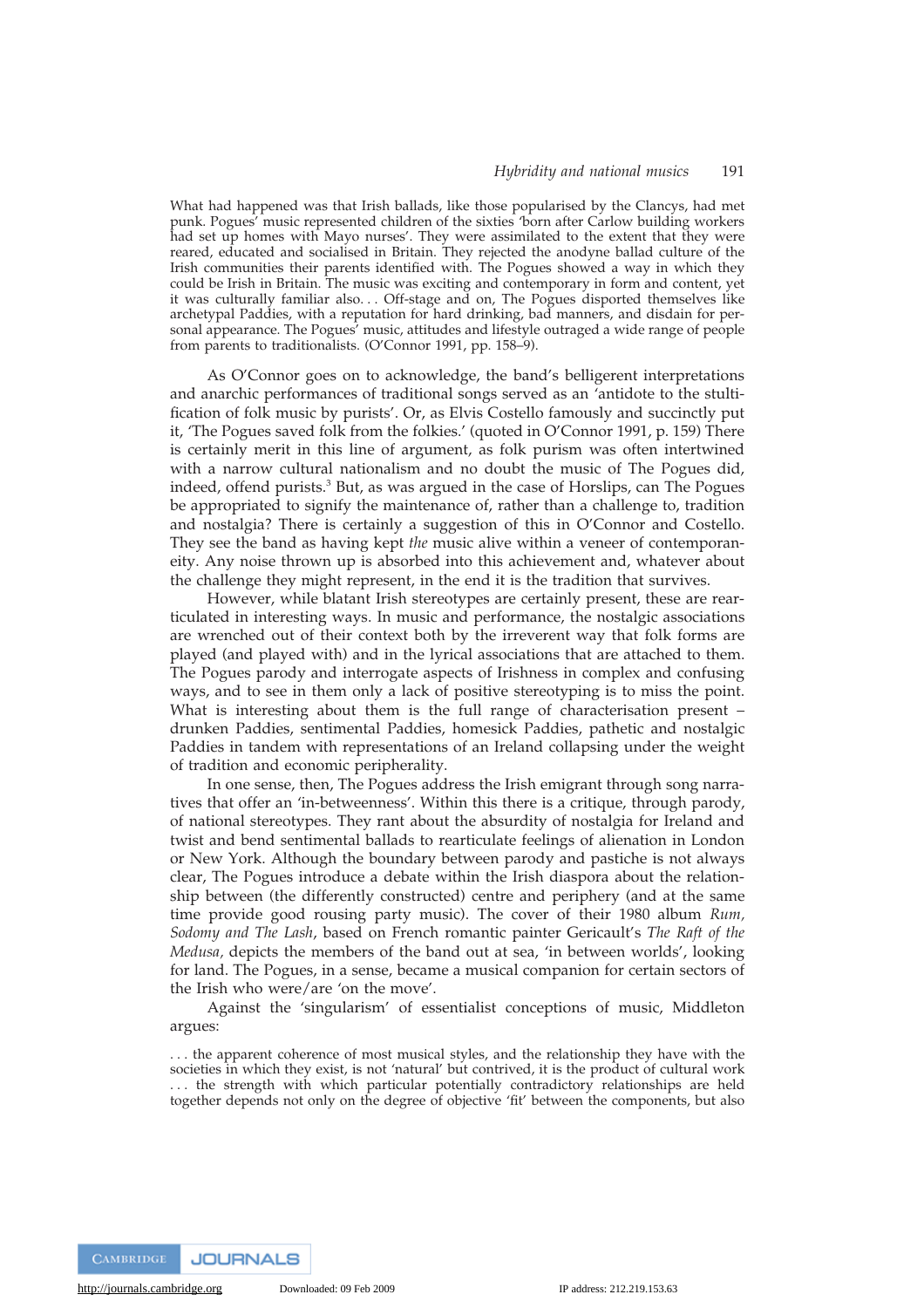on the strength of the articulating principle involved, which in turn is connected with objective social force. (Middleton 1990, p. 15)

The problem with narrow definitions of music and nationality is that they may limit the range of music and performance possibilities by closing off options and alternatives. The example of The Pogues, however, illustrates an important point. Traditionalism does not (reductively) always equal conservatism despite what was argued in relation to Horslips. Equally it does not straightforwardly follow that musical texts in themselves are either reactionary or radical. Their meanings are constructed through a complex system of production and consumption contexts and thus have to be struggled over. Middleton's notion of the 'articulating principle' within a wider social context is central to this struggle over meaning.

The tensions in The Pogues (between tradition and travesty, between insult and invocation, between critique and celebration) flows from their layered articulation of Irishness and offers an alternative to the narrow readings suggested by Redhead and implied in valorising them as saviours of the folk tradition. The work of Sine´ad O'Connor shows clearly how important 'the articulation principle' can be to the meanings of hybrid musics.

## Black boys, ragga and banshees: Sinéad O'Connor and Paddy-a-go-go

Sinéad O'Connor's work in the late 1980s and early 1990s constitutes an exciting combination of new and old sounds and styles. As a highly visible and controversial performer, she has been engaged in some key rearticulations of both musical form and the narratives of Irish stardom. In this sense, she fulfils one of the primary duties of a pop star – not to be dull. Her significance lies in her status as both musician and icon and in the cultural contradictions articulated both in her music and performance and in the discourse about her. In this complex weave we will look first of all at her music.

'Black Boys on Mopeds', from her 1990 album *I Do Not Want What I Haven't Got*, is a bare arrangement in the archetypal folk song mode. The vocal is close miked with connotations of intimacy and is accompanied solely by a lightly strummed acoustic guitar. This sparse form serves to focus attention on the narrative offered by the lyric. The song is ostensibly about images of Englishness and attempts to use the Irish ballad form to challenge representations of English romantic pastoralism ('mythical land of Madame George and roses').4 These are replaced with urban images of a Britain divided along racial lines, where black boys are the victims of police brutality and an endemic racism. What is interesting here is the lyrical association of Irishness and blackness and the mode in which it is utilised in the interchange of 'black boys' and 'my boy', suggesting a common experience of racism in Britain. So here the traditional Irish ballad narrative (a mother's lament about her son and exile from Ireland) eschews the 'easy' sentimentalism associated with the genre and politicises the narrative. Returning to Ireland does not, therefore, refer to a sentimental romantic yearning for a magical homeland, but simply the desire to return to a place where anti-Irish racism is absent. 'Black Boys on Mopeds' pulls together disparate discourses and musical forms – blackness, Irishness, folk song, narratives of home and displacement and their corresponding associations and identities – but mobilises them into new clusters of meaning.

This type of critical reworking and recontextualisation of form and associations is continued in 'I Am Stretched on Your Grave', from the same album and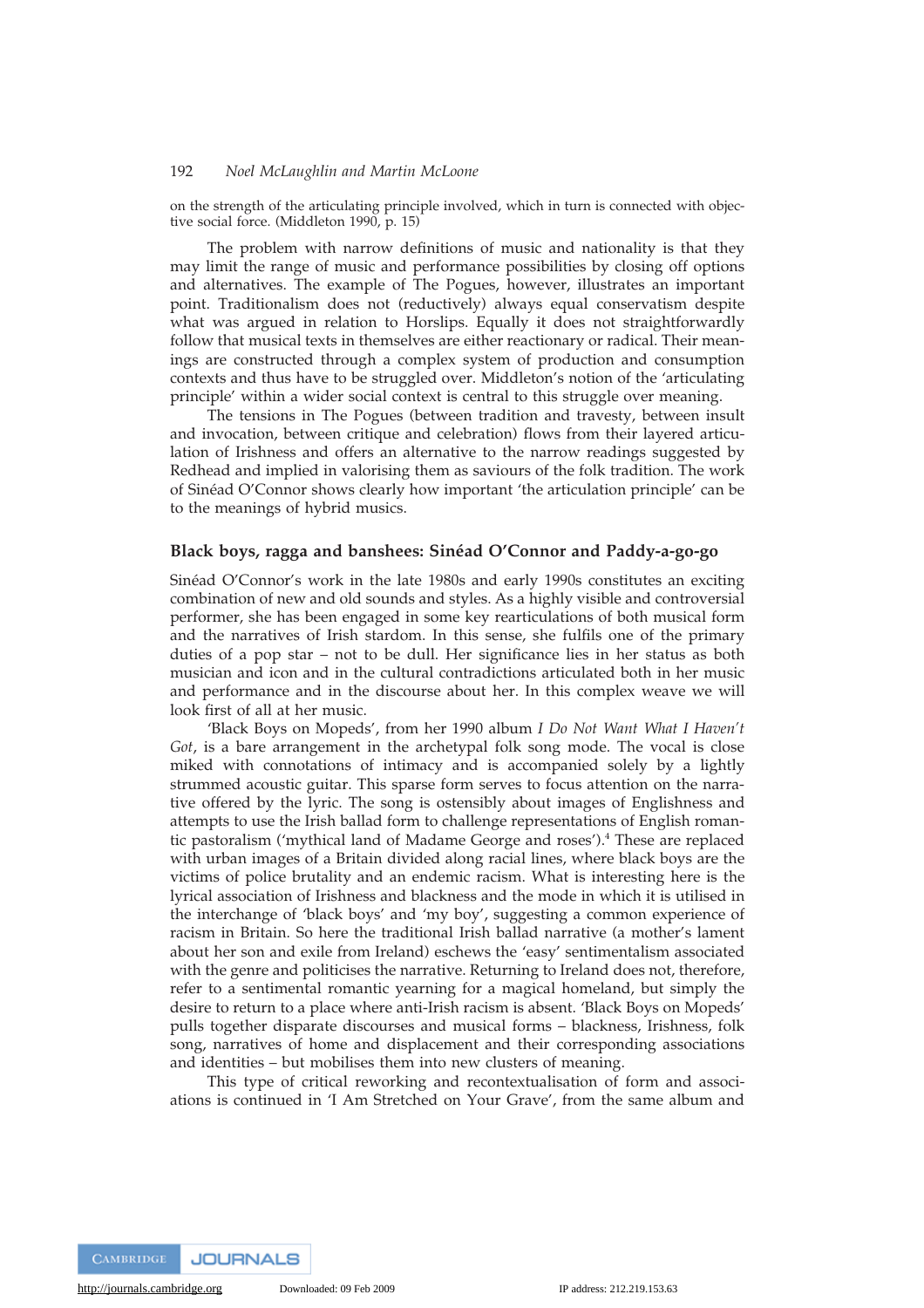'Thief of Your Heart', one of the single releases from the film soundtrack to Jim Sheridan's 1994 film, *In the Name of the Father*. However, the musical genres invoked in these songs are pulled together from different areas. Both 'I Am Stretched on Your Grave' and 'Thief of Your Heart' are marked by an eclectic mix of Irish traditional and hip hop rhythms with rock instrumentation. 'I Am Stretched on Your Grave' utilises a Nellee Hooper-produced sparse hip hop/trip hop rhythm track in a similar style to that associated with the dub-inflected hip hop of Massive Attack (and what later became known as 'the Bristol sound'). This is overlaid with a vocal melody in an Irish traditional style composed by Philip King. Steve Wickham's fiddle brings the track to a powerful close, the traditional riff and rhythm accelerating the pace in a manner that both invokes 'traditionalism' but manages to sound 'contemporary' and stylistically novel.

Indeed, it was rare at this time to hear such a meeting of sounds and styles as are yoked together on 'I Am Stretched on Your Grave' but, as we have noted, the success of a hybrid is dependent on the articulating principle involved and the associations attached to the various musical styles yoked together. To tease this out we can compare New York band Paddy-a-go-go's 'Wake Up Irishman' with Sinéad O'Connor's 'I Am Stretched on Your Grave'.

On the surface, Paddy-a-go-go would appear to constitute an interesting hybrid and one with radical potential. Their music is a marriage of the traditional (uillean pipes, bodhran and fiddle) and the contemporary (drum and sequence loops, scratches and samples), appropriating the 'natural' and nostalgic associations of traditionalism and recontextualising them into new spaces with different associations. In one sense, this would appear to conform to the types of interesting crosscultural, cross-border dialogues described by Iain Chambers (Chambers 1990, 1994), where residual traditional ideologies are apparently broken down into a type of 'in-betweenness' or 'fourth space'. Press reviews in Ireland endorsed the view that the band offered just such a radical form of musical hybridity. Bill Graham announced the band as:

. . . filling a vacuum to which other homebred acts have been sadly indifferent . . . when it works it really works, this album can be devastatingly ear-opening in its signposting of new and previously unfamiliar possible connections that must be explored.

Later, he inducted them into the canon of Irish popular music:

Every so often, we seem to desperately need our new Irish interpreters, bands like Horslips, Moving Hearts, The Pogues and The Saw Doctors who reconnect identifiably Irish musics with the trends beyond our shores and give the national audience a new home team to cheer. . . Auditioning for that absolutely essential role, Paddy-a-go-go. . . (Graham 1995)

The picture that emerges here is that the band represent a radical and adventurous departure from the past while maintaining a place in the canon. Clearly for Bill Graham, Paddy-a-go-go are understood as a (more contemporary) continuation of the legacy of Horslips, where value, both critical and pleasurable, resides in traditional, 'recognisably Irish music' being 'kept alive' within new musical forms. The hybrid, therefore, is here anchored to conservative rather than radical ends. Do they, nonetheless, represent the kind of challenging 'in-betweenness' that we located in The Pogues or in the political reconfiguring of Sinéad O'Connor?

Aesthetically, 'Wake Up Irishman' and 'I Am Stretched on Your Grave' are similar hybrids using sounds and styles with different associations and meanings and bringing them together. However, in performance, the hybrid form is articu-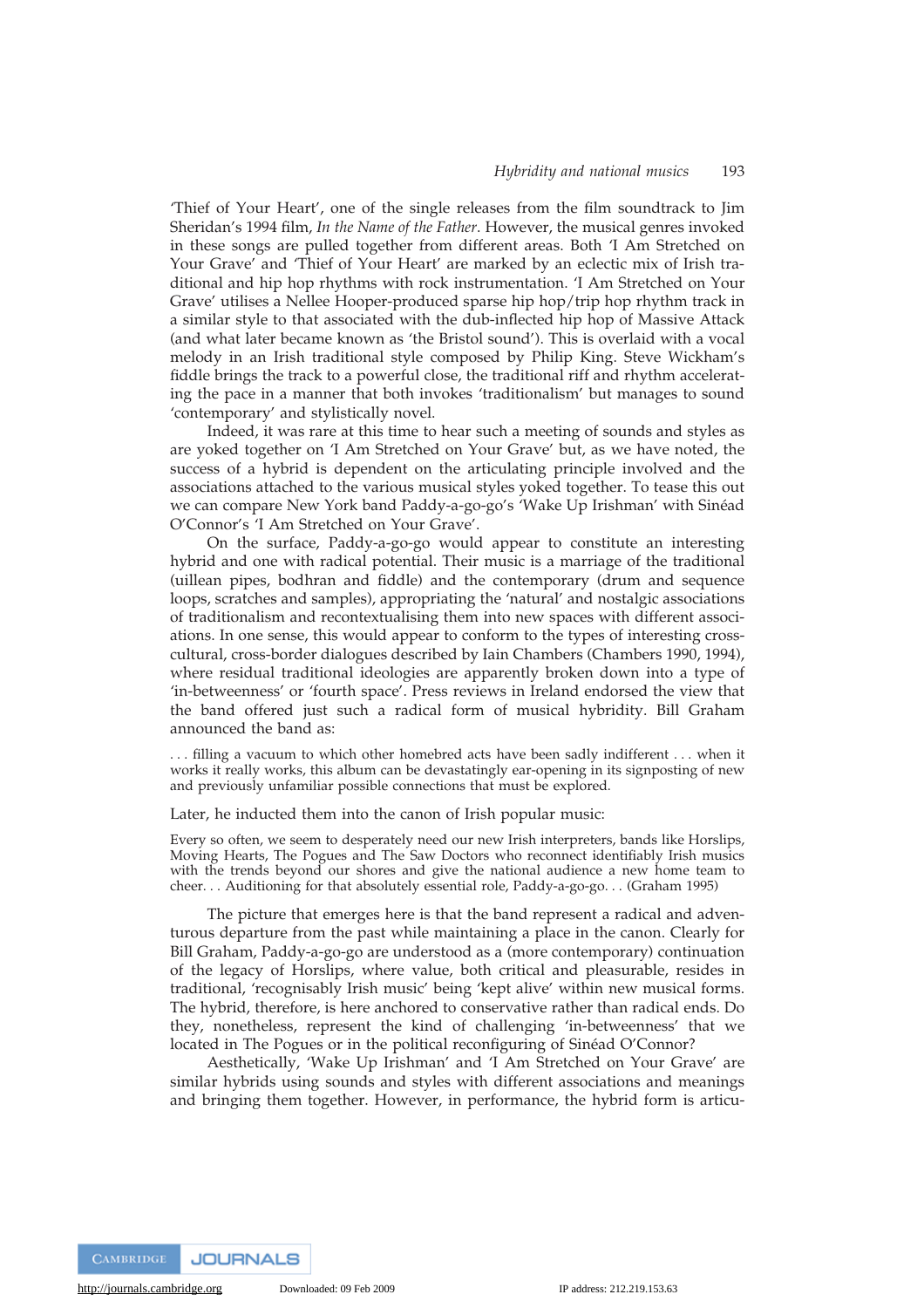lated differently in each case and this has implications for the meanings which they suggest. Paddy-a-go-go's song attempts to integrate elements of a ragga vocal with traditional music and hip hop rhythms to overtly political ends. The problem though is that the ragga vocal is extremely unconvincing and comes across as merely comical and absurd. When married to the agit-prop lyric – 'wake up, wake up Irish man, sectarian hatred me no understand' – the articulating principle appears strained in a desperate attempt to link the political radicalism associated with Jamaican styles with an American voice that is simultaneously attempting to sound Irish. The song takes as its basis a reading of hip hop, ragga and black styles as already and intrinsically oppositional and attempts to integrate Irish and black struggles as similar types of resistance. This also raises an interesting question about Irish attitudes to the Irish diaspora and the sometimes absurd imaginings of Irish-Americans. In Ireland, two traits are stereotypically assigned to the Irish-American: romantic imaginings of Ireland and the Irish and a reputation for crude musings about Irish politics and history. Much of what is comical about Paddy-a-go-go is the naive political commentary offered by the lyric and the absurd manner in which musical conventions are hybridised in support. This is not to attempt, in a sense, to police hybrids. It is not that hip hop and Irish elements cannot and should not be integrated (because clearly they can, with culturally disruptive results). Rather, it is the articulating principle involved here that is the problem.

Given this fact, what is surprising is the critical reception afforded Paddy-ago-go in Ireland, being inducted warmly into the Irish rock 'family' while, for example, fellow Irish-Americans, House of Pain, with whom Paddy-a-go-go once toured, are excluded. As Jackie Hayden, concluding his review of a live Paddy-ago-go performance in Dublin, writes: 'they unequivocally expose bands like House of Pain for the contrived, pretentious sham-rappers we always suspected they were' (Hayden 1995).

Hybridity itself, therefore, is not always cherished. Ironically, as Barbara Bradby has argued, House of Pain are significant precisely because of the hostility towards them within Ireland, and because they self-consciously parody aspects of Irish 'authenticity'. Their MC is called 'Danny Boy' and they conspicuously advertise via sleeve notes 'their finest malt lyrics' (Bradby 1989). The implication is that their more challenging hybrid response to Irishness is less acceptable in Ireland itself than Paddy-a-go-go's safe and naive familiarity.

This raises an interesting issue. Why are certain hybrids included in the Irish rock/Irish musical canon and others are not, and what types of definitional authority are at work in this selection process? Martin Stokes points out in an anthropological study that includes a discussion of Irish musics:

'Irish traditional' music is . . . one of the many ways in which public recreational space is intensely politicised. Where political issues are at stake, questions of (musical) definition assume great importance. (Stokes 1994, p. 9).

As Martin Stokes has affirmed, Irish traditional music plays a role in marking out political territory, and frequently traditional sounds, however combined, have nationalist meanings, irrespective of intent (Stokes 1994, pp. 9–10). Conversely, as noted, the marriage of traditionalism, folk and pop elements has the capacity to offend purists (as with Horslips and The Pogues) with attendant arguments about the dilution of the national heritage for the purposes of 'pop' novelty. Given this, it is hardly surprising that some hybrids involving traditional music prove to be controversial.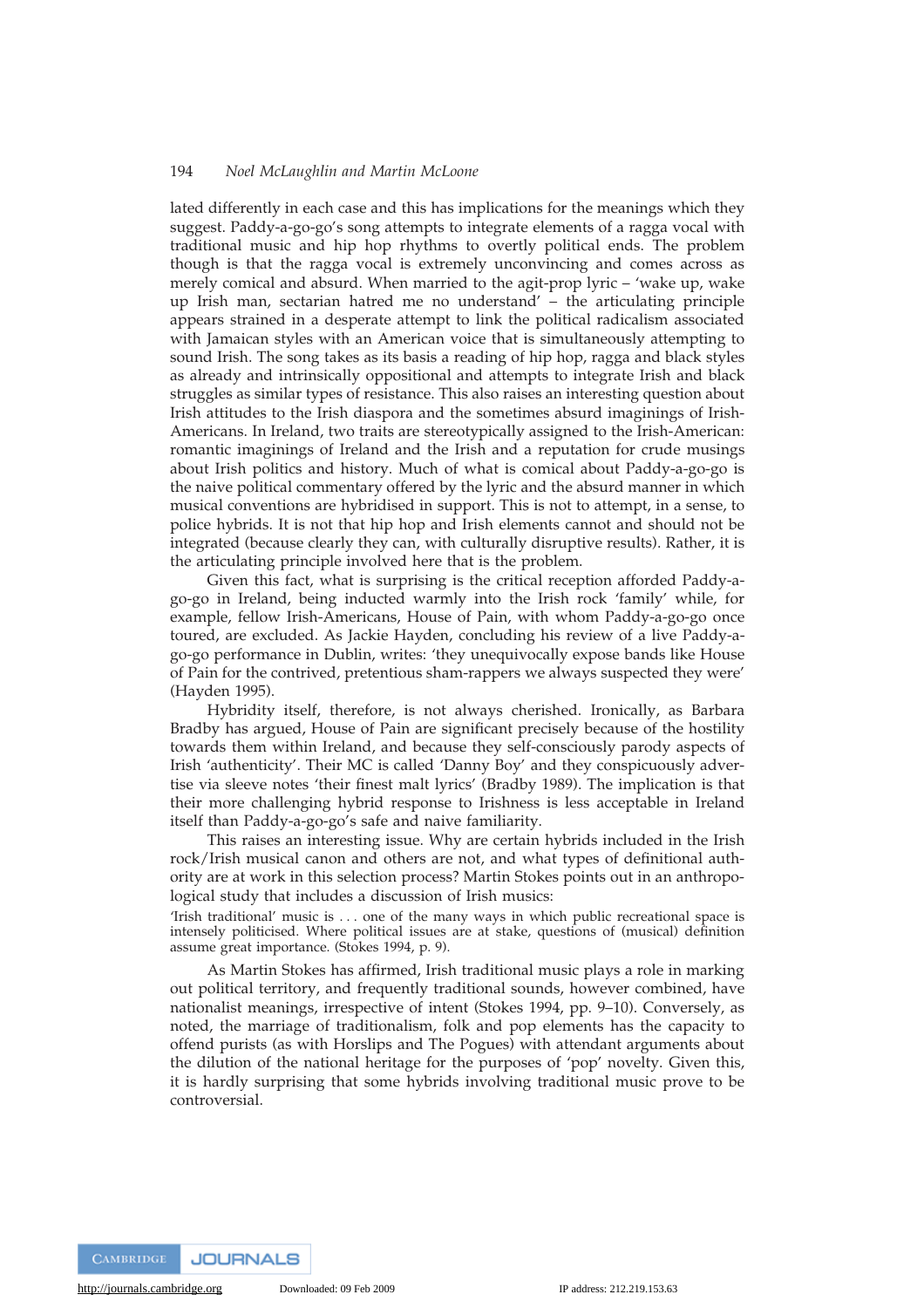It also raises the interesting question as to why some hybrids are (or are deemed to be) more successful in an aesthetic and cultural sense than others, and returns us to the question of whether hybridity, in itself, is ever a template for a culturally resonant text.

In the case of Sinéad O'Connor, what makes her challenging is the way in which she employs a range of performance strategies deliberately to unsettle and disturb traditional notions of Irishness (and Irish female singers). While 'Black Boys on Mopeds' is by no means a radical text, it nonetheless significantly alters the representational thrust of other Irish women singers by avoiding much of the sentimentality that is characteristic of singer-songwriters such as Dolores Keane, Mary Black or Eleanor McEvoy. The latter rarely move out of a discourse about femininity, offering lyrically, musically and in performance, a more traditional equation of the feminine with the 'soft', the romantic, the pastoral and the home. Their vocal style, lyric and composition do not set out to unsettle, and 'home' is often yearned for in idealised pastoral romantic terms.

What also distinguishes Sinéad O'Connor's work is her voice and vocal interpretations. Unlike the soft romanticism of her female contemporaries, O'Connor's vocal style is less restrained, the timbre harder. She is renowned for a vocal range that can 'jump from a whisper to a holler' and is often described as 'wailing', redolent of the tradition of 'keening', a vocal style with primitivist rural associations which she uses in the rock music context as a form of punk articulation. Aspects of O'Connor's famed 'bolshiness' are articulated in use of voice and microphone technique – close miked crooning to distant miked 'banshee wail'. This in turn is often poly-vocalised via double or multi-tracking, jumping from soothing intimacy (frequently confessional) to a hardened timbre (rebuke) to great shock effect.

The challenge represented by Sinéad O'Connor is not only consolidated through the terms of address embodied in musical and vocal style, but it is also extended into her status as 'icon'. Until recently, her shaved head was the most prominent feature of this, but the look was completed with Dr. Marten boots, threequarter-length blue jeans and white tee shirt. This was a self-conscious appropriation of skinhead iconography, associated with the racist subculture in Britain (though by no means exclusively so). Here it is rearticulated onto the body of an Irish woman. The contrast with the more traditionally 'feminine' aesthetic of Mary Black and others is striking. In addition to this, Sinéad O'Connor's relationship to Irish culture has been turbulent. She has managed to extend the agenda of Irish rock and pop by bringing populist feminist concerns to her work. Both lyrically and in political statements she has consistently made pro-abortion, pro-choice statements and become infamous for vehement anti-Catholic rhetoric. (The song 'Three Babies', for example, from the 1990 album *I Do Not Want What I Have Not Got* is also featured on the soundtrack to Margo Harkin's feminist film *Hush-a-Bye Baby* (1989), in which O'Connor played one of the main characters).

Inevitably, though, within rock criticism any complexity and contradiction is swept aside and O'Connor is assigned to a familiar discourse about nature. Thus Nuala O'Connor writes, 'she has a strong true voice which needs neither accompaniment nor studio effects to show it off' (O'Connor 1991, p. 131). This description again employs the trope about nature and a preindustrial purity which, as we have seen before, is the primary means of conferring a sense of Irish authenticity.

While she publicly disavows the notion of Ireland as being anything other than a twentieth-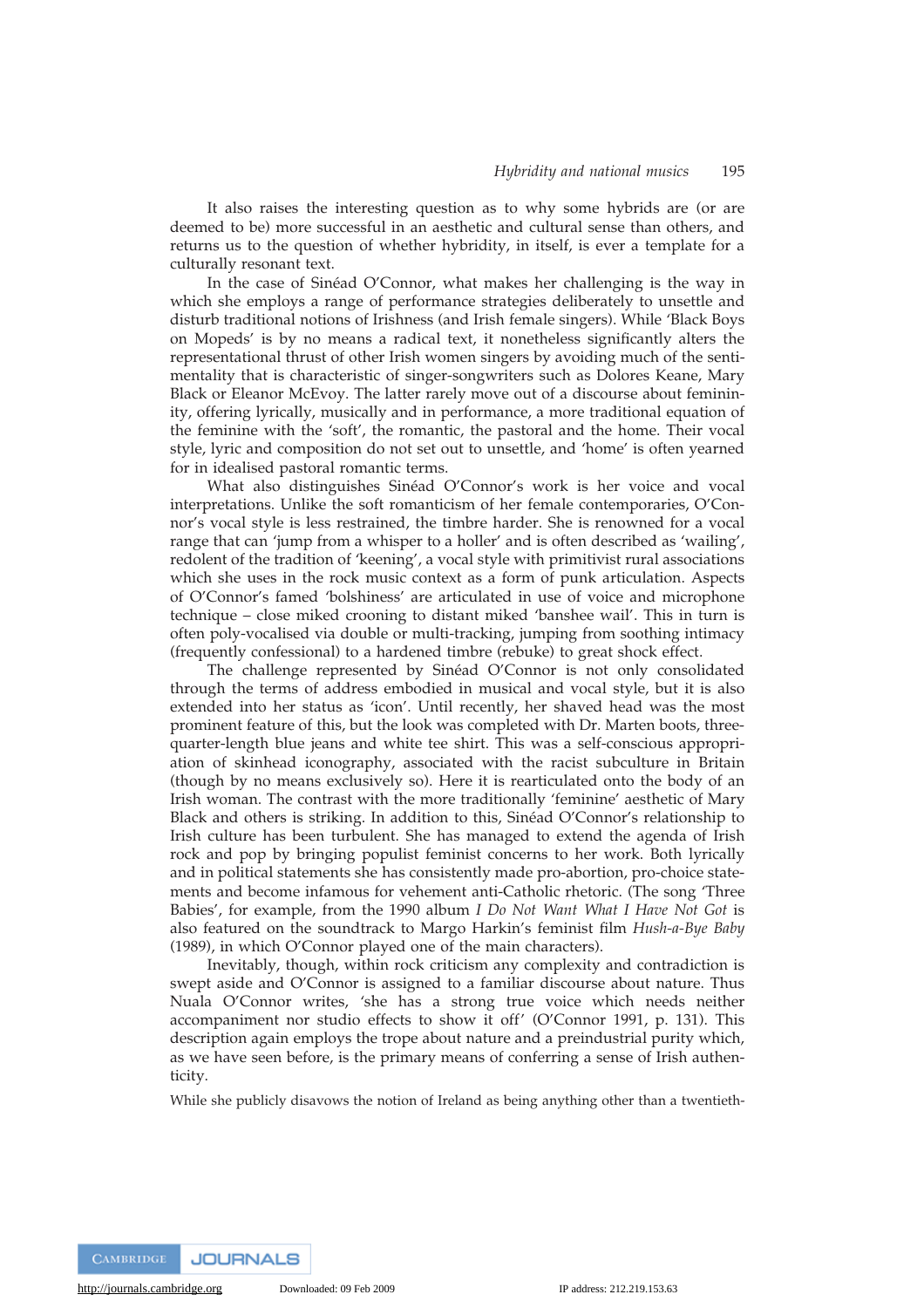century society, her choice of material and singing style belie this. The vocal influences, particularly the emphasis on the solo voice, are Irish and pre-pop. 'I Am Stretched on Your Grave' is frequently mistaken for 'the real thing', an Irish traditional song (O'Connor 1991, p. 131).

She is praised for the apparent 'naturalness' and 'purity' of her voice and 'the absence of studio trickery'. Other elements of the O'Connor persona are filtered out, deemed irrelevant, as having no purchase on 'the music' and its pre-modern power. This validation of 'naturalness' is read onto and is not an intrinsic property of her voice and is, of course, a means of avoiding complication. It could be argued just as persuasively that O'Connor's voice is unnatural – hard, twisted and painful. Like any other popular music vocalist, her voice makes extensive use of studio techniques.

Sinet ad O'Connor's work is interesting, then, because of the tensions set up within the various levels of articulation involved: the voice, its associations and the way it recalls and articulates biography and political stance; the play on prior folk and traditional conventions and song narratives; the subversion of aspects of the lyrical confessional and the pulling together of disparate styles and genres.<sup>5</sup> This does not, of course, prevent her from being coopted to nostalgic, familiar and clichéd discourses of 'Irishness', as we have seen, but O'Connor and her music straddles the analytical division between the national and the nationalist. As a performer and as a star she is best understood as caught in a dialectic between unsettling pre-existing national imaginings and then reworking them on the one hand, while on the other she is critically praised for the manner in which she is seen to consolidate just such traditional imaginings.

## **Conclusion: a critical regionalism?**

Irish popular music continues to be framed within the hegemonic thrust of both nationalist and international expectations of what Irish music should be, pushing out to the margins a range of styles and identities that do not conform to these centralised conceptions. Thus even in the case of an artist as unsettling as Sinéad O'Connor, the performance is often filtered for the appropriate registers and the artist recuperated for a sense of Irish identity that she has, herself, actively challenged. This ideological *pas-de-deux* is played out where the local meets the global – where the struggle to address essentialist limitations internally meets a fear of cultural domination externally. Rock music is a resonant site where this dialectic is played out, but in Ireland, as elsewhere, it is not the only one.

In discussing the emerging Irish cinema of the last decade or so, McLoone has appropriated Kenneth Frampton's concept of 'critical regionalism' to describe what is most characteristic in the best of recent Irish film-making and to promote the concept of a 'cinema of national questioning' (McLoone 1994, pp. 168–9; Frampton 1985). What is interesting about the notion of 'critical regionalism' is that it might suggest a useful distinction between a local culture which seeks blandly to celebrate national difference (and which posits an essentialist definition of this) and that which sets out to critique, interrogate or extend the local/national in a manner that is sensitive to both local specificity and global context. Culture is formed at the interface of the local and the global, between the periphery and the centre, and the trick is to succumb to neither 'a self-defeating essentialism nor a self-abusing domination' (McLoone 1994, p. 153).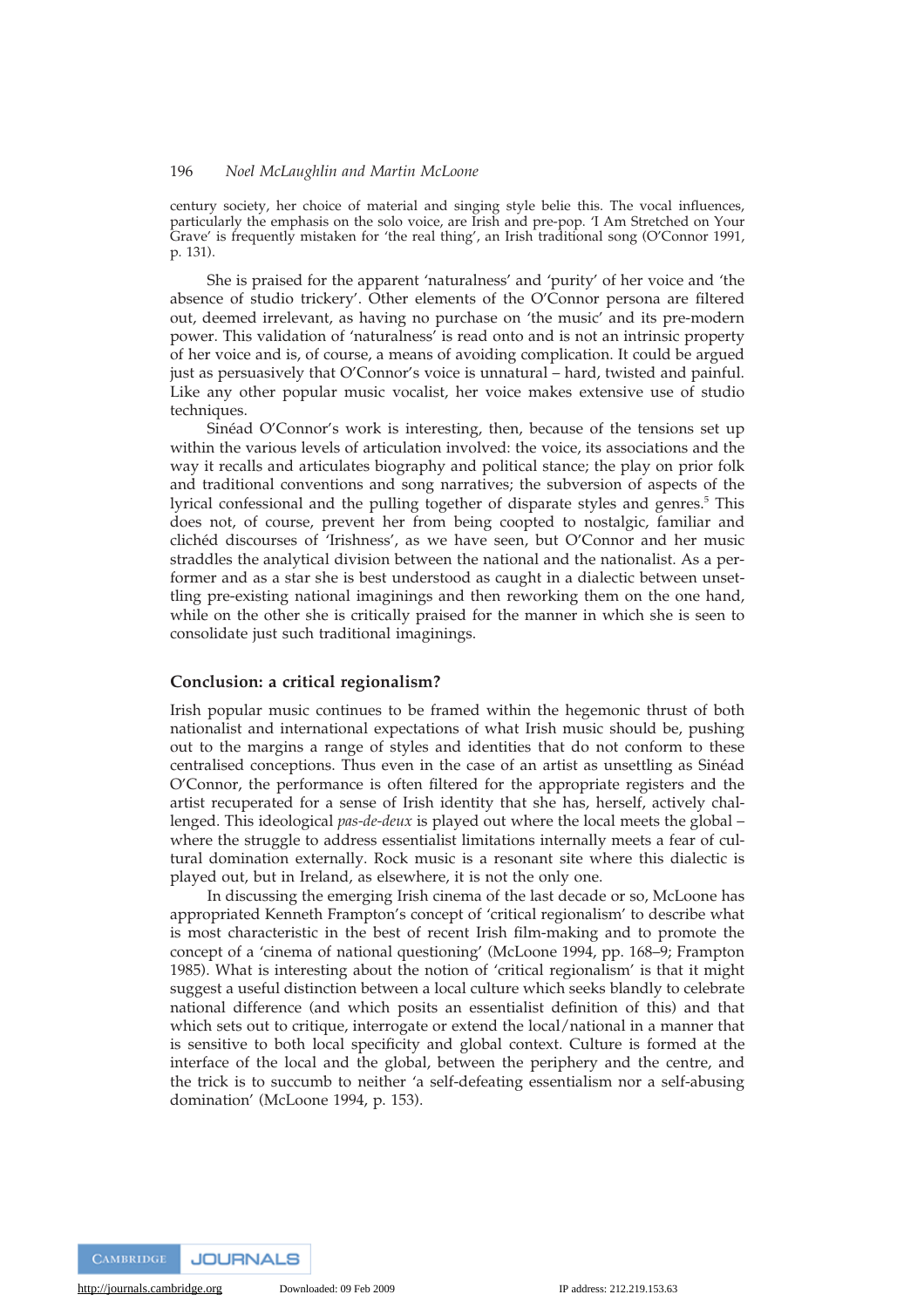#### *Hybridity and national musics* 197

In a similar way, this discussion has attempted to define and give support to the idea of a regionalised popular music culture that operates in tension with, and is even critical of, dominant notions of national identity. Thus an interesting and successful Irish music need not have to pander to the familiar expectations of 'Irishness' that exist in wider circulation, nor assume that only forms of traditional music can act as registers of musical identity (as in the case of Van Morrison). We have attempted to unpack key hybrid texts which do employ traditional idioms and to describe how they work and how they might be understood, arguing that a simple celebration of hybrids is not enough. Furthermore, we have concluded that musical hybrids which in some sense challenge residual and conservative norms within musical forms (like The Pogues or much of the music of Sinéad O'Connor) appear significant and of value in the manner in which they permit the articulation of identities and pleasures ignored at the centre. Where musical strategies have attempted to challenge a narrow definition of identity, they often do so at the risk of opprobrium from purists or, more worryingly, find themselves reconfigured and filtered to meet dominant expectations (as in the case of Horslips, The Pogues and O'Connor again). The more challenging the music (The House of Pain, for example), the greater the risk that it will be excluded and marginalised by those agencies, internal and external, which act as the arbiters of what gets made, distributed and valorised. The 'liminal spaces' of the local/global interface are, in a sense, cultural war zones, and the experience of Irish popular music clearly demonstrates that radical strategies and 'strategic essentialism' are both fraught with difficulties and dangers. As Van Morrison has said, however, 'It's too late to stop now!'

## **Endnotes**

- favour of an 'international' idiom of challenge erence is certainly puzzling.
- 
- 
- 

1. For this reason, we do not discuss the impact English mythology or history. The most of punk music in Ireland. This was, of course, famous 'Madame George' is, of course, the both considerable and diverse, especially central song on Van Morrison's *Astral Weeks*. across three main urban centres, Derry and This has led some critics (associated with *Hot* Belfast in the north, and Dublin in the south. *Press*) to interpret 'Black Boys on Mopeds' as Punk helped to create the climate and infra- a barbed critique of the pastoralism in much structure which would propel the growth of of Van Morrison's work and, by association, as<br>popular music production in Ireland a comment on the fact that Van Morrison refa comment on the fact that Van Morrison ref-(including the emergence of U2). However, uses to deal with the specifics of anti-Irish 'rac-<br>punk's characteristic attack on 'establishment' ism' in Northern Ireland, preferring to offer a ism' in Northern Ireland, preferring to offer a values, including those of popular music, romanticised vision of Belfast and Northern involved a rejection of the 'traditional' in Ireland. Whether this is the case or not, the ref-

and confrontation.  $\qquad \qquad$  5. This is not, however, to imply that all of 2. The Pogues were originally called Pogue O'Connor's hybrid experiments are successful. Mahone (Irish: 'Póg mo thóin', meaning 'kiss On her 1995 album *Universal Mother*, the track my arse') until an Irish-speaking RTE´ pro- 'Famine', a rap about the Irish famine in a hip ducer spotted the reference and ushered in the hop rhythm, suffers from many of the same abbreviation. problems as 'Stand up Irishman'. However, 3. This frequently resulted in confrontation. In an here the paradox inherent in postcolonial theinterview with B.P. Fallon on Irish radio in ory's 'liminal spaces' is apparent. O'Connor 1985, sections of the press and a group of tra- attempts to offer an alternative reading of Irish ditionalists hurled insults and expletives at the history that is neither essentialist in a narrow group. Commercial success was to gradually nationalist sense nor amnesiac in a revisionist see the Pogues' absorption into the national sense. Her application to Ireland of the 'abused rock canon. child' metaphor is intriguing, but here allows 4. Significantly, there is no Madame George in for a complexity that is ultimately confusing.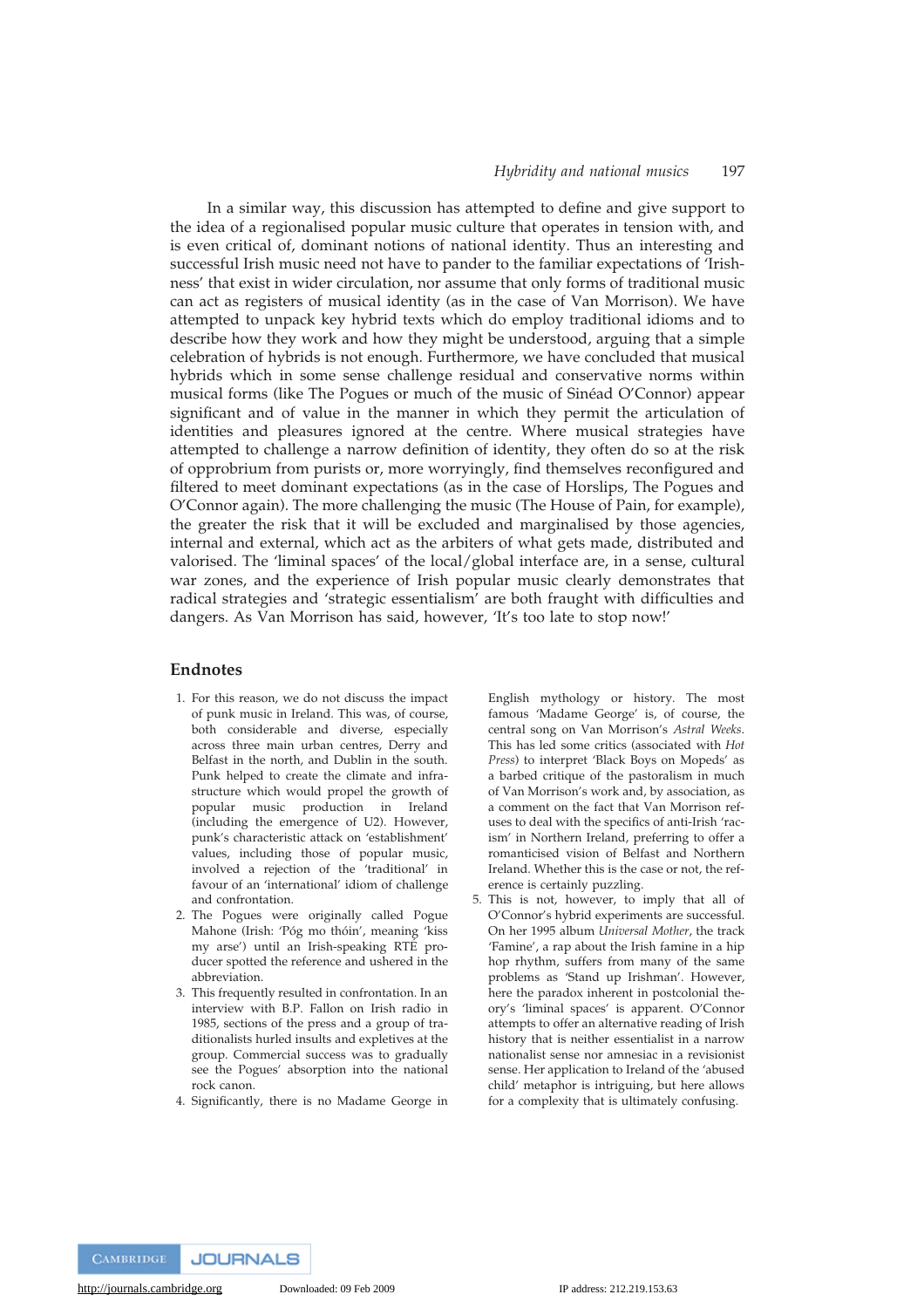## **References**

Anderson, B. 1982. *Imagined Communities: Reflections on the Origin and Spread of Nationalism* (London) Azoulay, K.G. 1997. 'Experience, empathy and strategic essentialism', *Cultural Studies*, 11(1), pp. 89–110 Bowler, D., and Dray, B. 1993. *U2: A Conspiracy of Hope* (London) Bradby, B. 1989. 'God's gift to the suburbs?', *Popular Music*, 8(1), pp. 109–16

1994.'Review of Imagining Ireland Conference, 30.10.93' , *Popular Music*, 13(1), pp. 107–9

Bradby, B., and Torode, B. 1984. 'To Whom do U2 Appeal?', *The Crane Bag*, 8(2), pp. 73–8.

Busteed, M. 1998. 'Songs in a strange land: ambiguities of identity amongst Irish migrants in mid-Victorian Manchester', *Political Geography*, 17(6), pp. 627–65

Chambers, I. 1985. *Urban Rhythms: Pop Music and Popular Culture* (London)

1990. *Border Dialogues* (London)

1994. *Migrancy, Culture and Identity* (London)

Clayton-Lea, T., and Taylor, R. 1992. *Irish Rock: Where It's Coming From, Where It's Going* (Dublin)

- Corcoran, S. 1992. 'What is traditional music?', in *Traditional Music: Whose Music? Proc. of a Co-operation North Conf.*, ed. Peter McNamee (Belfast), pp. 2–9
- Curtis, L.P. 1971. *Apes and Angels: the Irishman in Victorian Caricature* (Newton Abbot)
- Deane, S. 1992. 'Canon fodder: literary mythologies in Ireland', in *Styles of Belonging: The Cultural Identities of Ulster*, ed. J. Lundy and A. MacPóilin (Belfast), pp. 22-32

Dunphy, E. 1987. *Unforgettable Fire: The Story of U2* (London)

Flanagan, B. 1995. *U2 at the End of the World* (London)

Frampton, K. 1985. 'Towards a critical regionalism: six points for an architecture of resistance', in *Postmodern Culture,* ed. H. Foster (London), pp. 16–30

Gibbons, L. 1996. *Transformations in Irish Culture* (Cork)

Gilroy, P. 1987. *There Ain't no Black in the Union Jack: the Cultural Politics of Race and Nation* (London) 1993. *Small Acts: Thoughts on the Politics of Black Cultures* (London)

Graham, B. 1990. *U2: Another Time, Another Place: The Early Years* (London)

1995. Review, *Hot Press*, 19(8)

- Graham, C. 1994. '''Liminal spaces'': post-colonial theories and irish culture', *The Irish Review*, 16 (Autumn/Winter), pp. 29–43
- Hayden, J. 1995. Review, *Hot Press*, 19(9)
- Keohane, K. 1991. 'Unifying the fragmented imaginary of the young immigrant: making a home in the postmodern with The Pogues', *Irish Review*, 9(Autumn), pp. 71–80

Lloyd, D. 1993. *Anomalous States: Irish Writing and the Post-Colonial Moment* (Dublin)

Lockhart, J. 1995. Interview with Noel McLaughlin, unpublished

MacMathuna, C. 1992. 'Traditional music: the public perception', in *Traditional Music: Whose Music? Proc. of a Co-operation North Conf.*, ed. P. McNamee (Belfast), pp. 65–7

McLoone, M. 1994. 'National cinema and cultural identity: Ireland and Europe', in *Border Crossing: Film in Ireland, Britain and Europe*, ed. J. Hill, M. McLoone and P. Hainsworth (Belfast and London), pp. 146–73

Memmi, A. 1957. *The Colonizer and the Colonized* (Boston)

Mercer, K. 1990. 'Welcome to the jungle: identity and diversity in postmodern politics', in *Identity, Community, Culture, Difference*, ed. J. Rutherford (London), pp. 43–71

1994. *Welcome to the Jungle: New Positions in Black Cultural Studies* (London)

Middleton, R. 1990. *Studying Popular Music* (Milton Keynes)

Mulhern, F. 1998. 'A Nation, Yet Again. The Field Day Anthology', in *The Present Lasts a Long Time. Essays in Cultural Politics* (Cork), p. 156

O'Connor, N. 1991. *Bringing it All Back Home* (London)

Prendergast, M.J. 1987. *Isle of Noises: Rock and Roll's Roots in Ireland* (New York)

Redhead, S. 1990. *The End of the Century Party: Youth and Pop towards 2000* (Manchester)

Robins, K. 1991. 'Tradition and translation: national culture in its global context', in *Enterprise and Heritage: Crosscurrents of National Culture*, ed. J. Corner and S. Harvey (London), pp. 28–36

Robinson, D.C., Buck, E.B., and Cuthbert, M. 1991. *Music at the Margins: Popular Music and Global Cultural Diversity* (London)

Rockett, K. 1991. 'Aspects of the Los Angelesation of Ireland', in *Irish Communications Review*, 1, pp. 18–23 Said, E. 1978/91. *Orientalism: Western Perceptions of the Orient* (Harmondsworth)